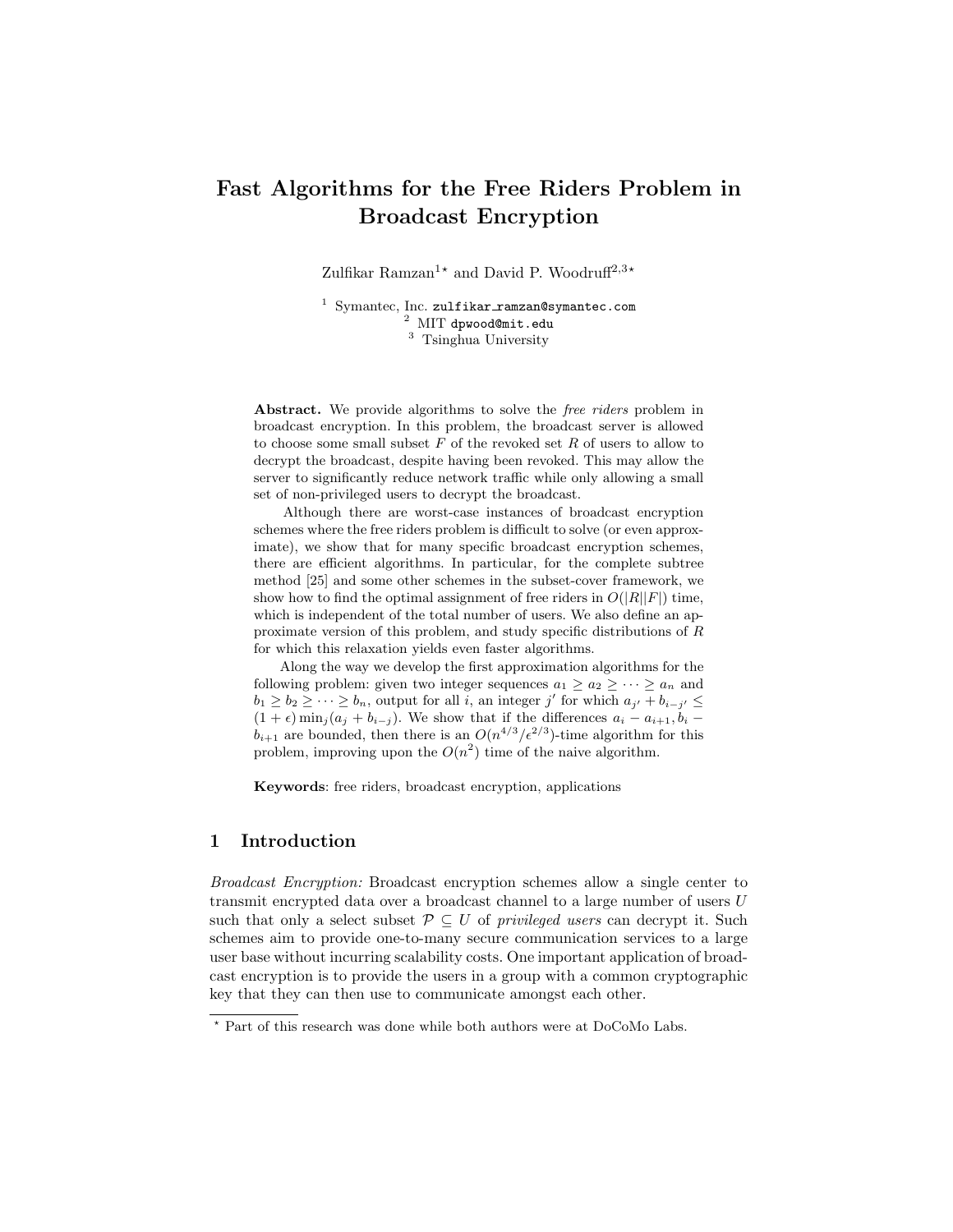Other traditional applications of broadcast encryption include secure multicast of privileged content such as premium video, audio, and text content as well as protection on external storage devices such as the hard disk of a mobile phone, USB storage devices, Flash cards, CD and DVD ROMs, etc.

Broadcast encryption schemes typically involve a series of pre-broadcast transmissions at the end of which the users in  $P$  can compute a broadcast session key bk. The remainder of the broadcast is then encrypted using bk. There are a number of variations on this general problem:

- Privileged Sets: Privileged sets may be determined arbitrarily, have fixed size, or contain some type of hierarchical structure. They can be static across all broadcasts or dynamic. In other words, a user may be revoked permanently or only have his privileges temporarily revoked for a particular broadcast.
- Key Management: User keys may be fixed at the onset, be updated each time period, or be a function of previous transmissions.
- Coalition Resistance: The scheme may be secure against any revoked user coalition, or there may be some bound on the size of the tolerable coalition.

The most widely applicable scenario (and the one we consider in this paper) is where the revocation set is dynamic, the users are only given a collection of set-up keys at the onset (these keys are used for the lifetime of the system), and the system can tolerate an arbitrary number of colluders.

The following performance parameters are of interest: the number of prebroadcast transmissions  $t$  made by the center, the amount of keying material k the receivers must persistently store, and the amount of time  $\tau_d$  the receiver must spend to derive the broadcast session key bk from the pre-broadcast transmissions. Let  $R = U \setminus P$  be the set of revoked users, let  $r = |R|$ , and let  $n = |U|$ .

Related Work: Berkovits introduced the concept of broadcast encryption [6]. In his scheme  $t = O(n)$ , although  $k = 1$ ; the scheme is also insecure if used repeatedly. Later, Fiat and Naor [14] formalized the basic problem. The topic has since been studied extensively (e.g., see [4, 7, 10, 15, 20, 21, 22, 23, 25, 17]). We limit our discussion to the work most relevant to us. Naor et al. [25] proposed the Complete Subtree (CS) scheme, which is stateless and requires a pre-broadcast transmission of  $t = O(r \log \frac{n}{r})$  ciphertexts and storage of  $k = O(\log n)$  keys per user. The scheme is simple and provides information-theoretic security. In [25], the *Subset Difference* (SD) scheme is also proposed. Here, t is reduced to  $O(r)$ , and is therefore independent of the total number of users n. On the other hand, the scheme only provides computational security and a user must store  $k = O(\log^2 n)$  keys. Furthermore, the receiver must perform  $\tau_d = O(\log n)$ computation to compute the broadcast key bk. Halevy and Shamir [17] improved upon this construction with their Layered Subset Difference (LSD) scheme. For any  $\epsilon > 0$ , they achieve  $k = O(\log^{1+\epsilon} n)$  without substantially increasing t.

The CS, SD, LSD, are all examples of schemes in the subset-cover framework. Here various subsets of the users are formed and a cryptographic key is assigned to each subset. Each user is provided with all the keys for subsets he is a member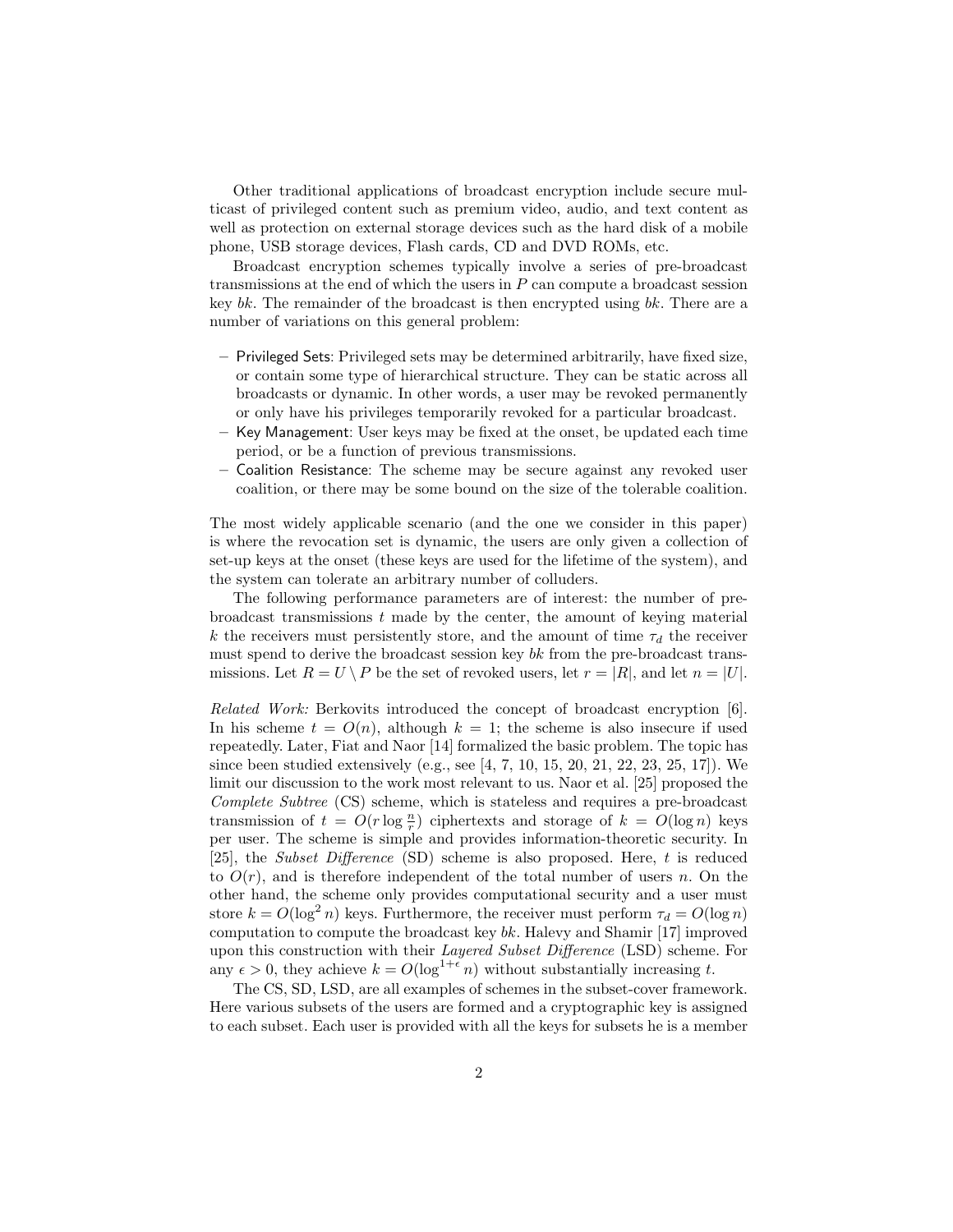of. To encrypt to a privileged set, the center finds a collection of subsets whose union is exactly the privileged set, and encrypts content using just those keys.

Free Riders in Broadcast Encryption: Most of the prior work on broadcast encryption assumes a stringent security requirement. In particular, any member of the privileged set  $\mathcal P$  can decrypt a broadcast, but no one outside of this set can. For many applications this might be excessive. In particular, the system might be able to tolerate some number of non-privileged users being able to decrypt a broadcast. Such a user is termed a free rider.

Here the center chooses some (preferably small) subset  $F$  of  $R$  who can decrypt the broadcast, despite having been revoked. Let  $f = |F|$ . In general, this concept is useful in commercial applications of cryptography (e.g., by network operators) since the negative fiscal impact of allowing some small number of free riders may be dwarfed by the savings incurred by reducing other operational systems costs, such as the cost of transmitting traffic on the network, etc. We will demonstrate the benefits of choosing free riders in Section 3.2.

Abdalla, Shavit, and Wool (ASW) [1] introduced the notion of free riders. They demonstrate that allowing free riders can reduce the amount of data communicated in many situations. Next, they consider the problem of determining the free rider assignment that minimizes traffic for a given number of free riders. Via simple reductions from SetCover, they observe that this problem is NP complete in the worst case, and is unlikely to have a polynomial-time approximation scheme (PTAS). Further, they suggest some heuristic algorithms that apply to broadcast encryption schemes in the subset-cover framework. Finally, they experimentally analyze their heuristics on the CS scheme.

Our Contributions: In this paper we first show that for the CS scheme, one can provably obtain the optimal solution (with respect to reducing the overall traffic) to the free riders problem in worst-case time  $O(r f + r \log \log n)$ . Our techniques are also applicable to other schemes in the subset-cover framework.

In contrast, ASW [1] only give heuristics with no performance guarantees.<sup>4</sup> Thus, our work *provably* demonstrates the positive aspects of free riders in broadcast encryption. Moreover, our running time is almost *independent* of  $n$ , and as  $r, f \ll n$  in practice, is likely to be extremely efficient. Note that neither us nor ASW consider the role of free riders on improving other aspects of performance, like the amount of storage required on end-user devices. In fact, our storage requirements are the same as that of the underlying broadcast encryption scheme, but the overall traffic is reduced.

Second, we relax the free riders problem to allow an algorithm to output a free rider assignment with cost at most  $(1 + \epsilon)$  times that of the optimal assignment.

<sup>4</sup> Even though our algorithms have provable performance guarantees, our work does not contradict the ASW NP-hardness or inapproximability results. In particular, their results only apply to worst-case instances. In our case, we give optimal solutions for *specific* set-covering schemes. Interestingly, our algorithms apply to the very same broadcast encryption scheme (the complete subtree method) that ASW used in experimentally analyzing their heuristics.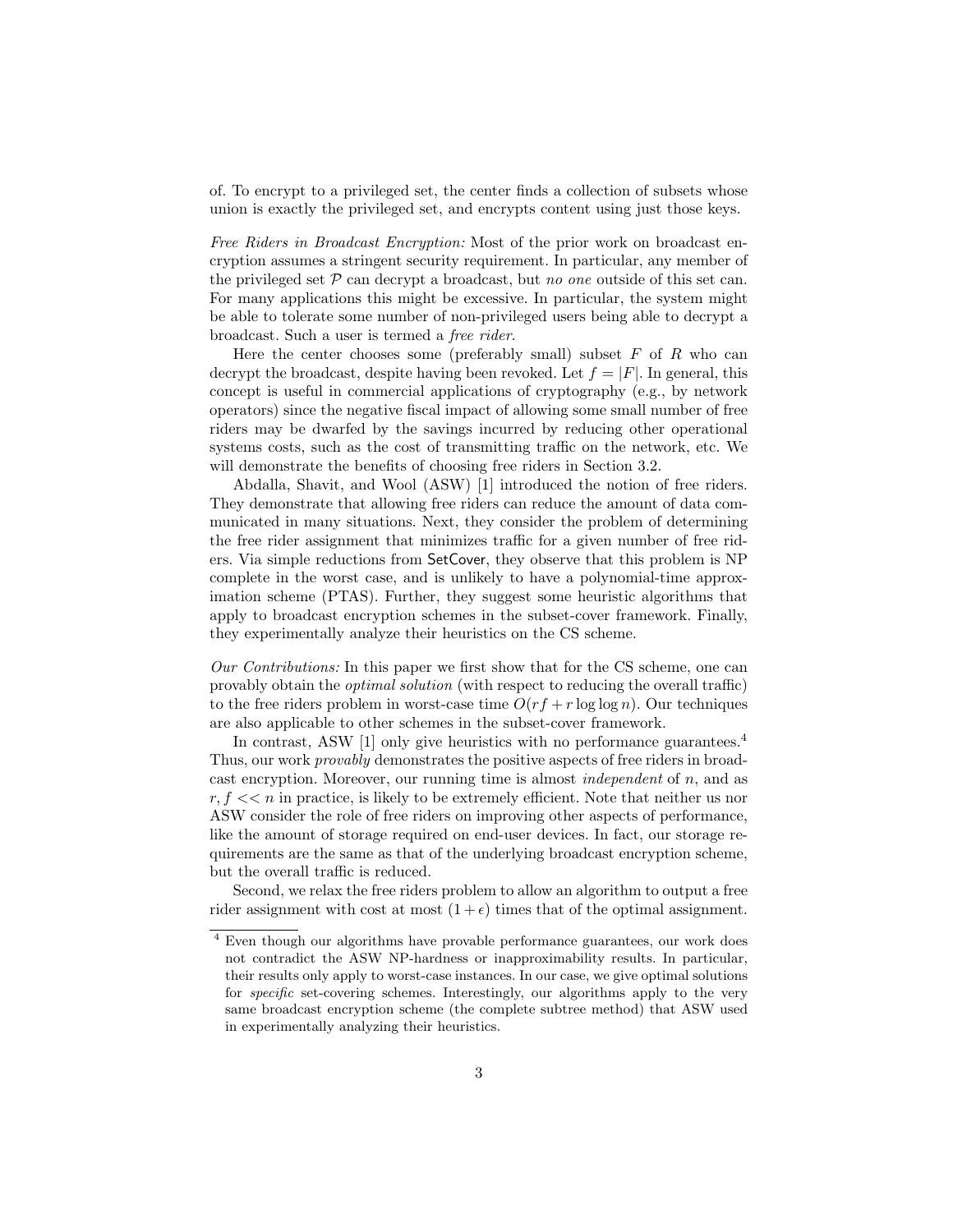We show how this relaxation is likely to be useful for *specific distributions* of revoked users  $R$ . In particular, we show that when  $R$  is uniformly chosen from sets of size r, it results in a running time of  $O(r f^{1/3}$  polylog n) for constant  $\epsilon$ .

Third, consider the following MinSum problem: given two arrays of integers  $a_1 \geq a_2 \geq \cdots \geq a_{m_1} \geq 0$  and  $b_1 \geq b_2 \geq \cdots b_{m_2} \geq 0$  such that for all i,  $a_i - a_{i+1}$  and  $b_i - b_{i+1}$  are bounded by L, output an array c such that for all  $2 \leq i \leq m_1 + m_2, a_{c[i]} + b_{i-c[i]} \leq (1+\epsilon) \min_{j=1}^{i-1} (a_j + b_{i-j}).$  Note that  $c[i]$  is an integer between 1 and  $i - 1$ , inclusive. There is a trivial algorithm for this which runs in time  $O(m_1m_2)$ . We show a direct connection between this problem and the running time of our algorithm for specific distributions on R. Using tools from computational geometry, the running time of MinSum was recently improved [8, 13] to  $O(m_1 + m_2 + m_1m_2/\log(m_1 + m_2))$ , which we can apply to our problem (for  $\epsilon = 0$ ) to obtain faster solutions to the free riders problem.

More importantly, as far as we are aware, we provide the first approximation (e.g.,  $\epsilon > 0$ ) algorithms for MinSum which asymptotically beat the trivial  $O(m_1m_2)$  running time. Namely, we achieve  $O(m_1^{1/3}m_2L^{2/3}/\epsilon^{2/3})$  time, which for constant  $\epsilon$  and small L (as is the case for the CS, SD, and LSD schemes), is about  $m_1^{1/3}m_2$ . This algorithm may be of independent interest since the MinSum problem occurs naturally in computational geometry, see, e.g., [13], where the problem is compared with computing all-pairs-shortest-paths.

Our algorithms extend to other broadcast encryption schemes that use set covering mechanisms with a hierarchical tree-like structure, such as the natural extension of the CS scheme to  $k$ -ary trees. We suspect they also extend to the SD  $[25]$  and LSD  $[17]$  schemes, and the natural extensions of these schemes to kary trees. Further, our techniques apply to multi-certificate revocation/validation and group key management, which we discuss below.

Other Applications of Free Riders: The idea of designing systems that permit some number of non-privileged users to receive the same services as privileged users to lower system costs is widely applicable. We mention other settings where the techniques in this paper apply (that do not seem to have been considered previously). One such application is multi-certificate revocation/validation [2]. Here a certificate authority (CA) in a public-key infrastructure might wish to revoke a number of user certificates, but could be willing to permit a subset of these users to get away with using revoked credentials. Multi-certificate revocation/validation schemes allow the CA to issue a single proof that validates the non-revoked certificates for a specified time period. Permitting free riders decreases the proof size, which reduces communication complexity.

Another application is dynamic group key management [3, 27, 19, 24, 30, 29], which is closely related to broadcast encryption. Here a user group communicates among each other using a common cryptographic key. As users join or leave the group at different times the key is updated by sending out a new (encrypted) group session key. If one were willing to allow a small number of former group members to be free riders and decrypt this key-update message, then the overall communication costs could be lowered. Popular schemes for multi-certificate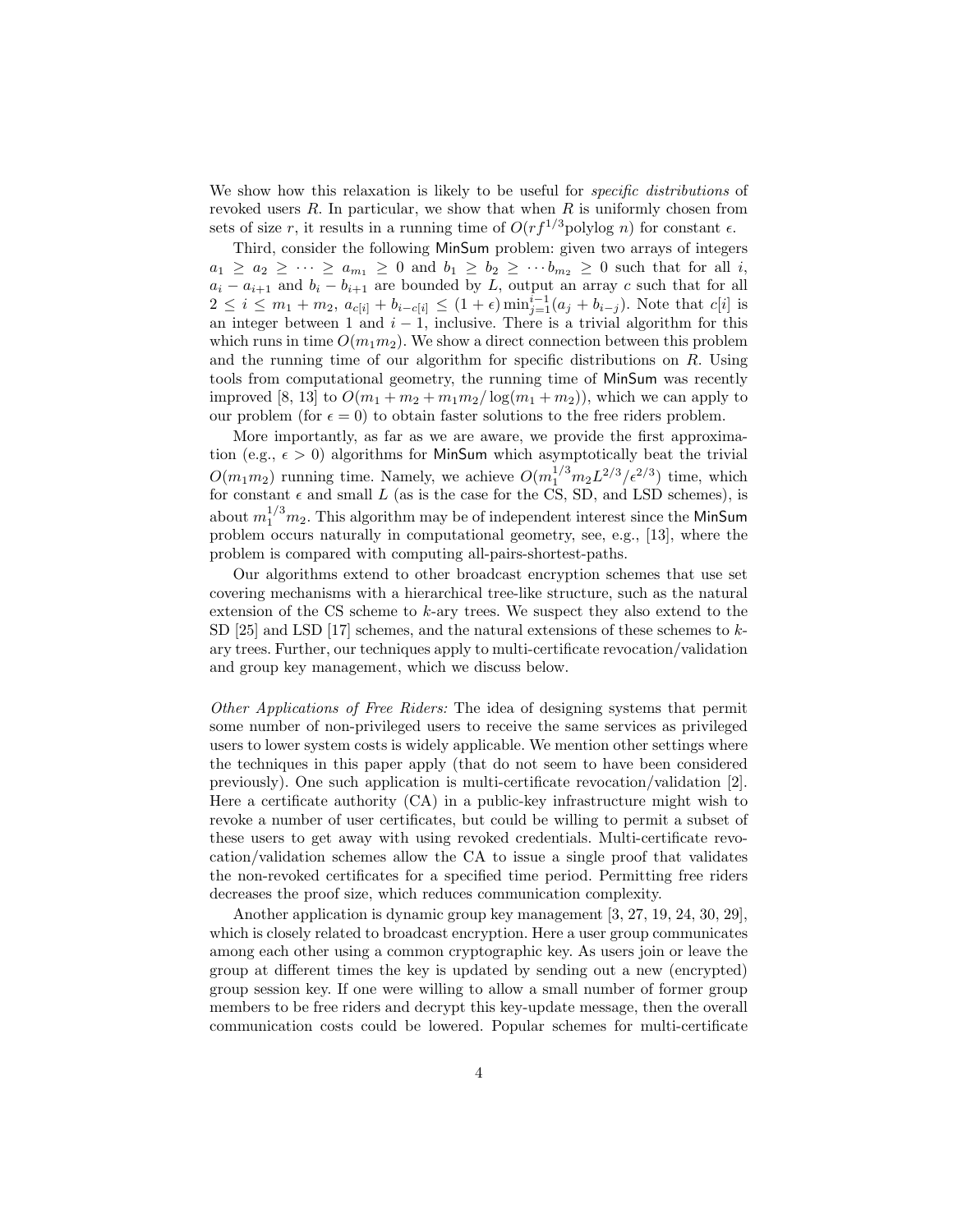revocation and group key management use the same set-covering mechanisms encountered in broadcast encryption, and thus our techniques apply.

Organization: Section 2 discusses preliminaries and gives an overview of our algorithm, while section 3 gives more detail. Section 4 discusses our algorithmic improvements to the MinSum problem. Due to space constraints, we defer many proofs to the full version of this paper [28].

# 2 Preliminaries and Overview of our algorithm

Preliminaries: Let U denote the users, with  $n = |U|$ . Let R denote the revoked set at a given time, with  $r = |R|$ . Let F denote the set of free riders with  $f = |F|$ .

We now define the complete subtree (CS) scheme [25], which falls into the subset-cover framework mentioned in Section 1. W.l.o.g., assume  $n$  is a power of 2. Users are associated with the n leaves of a complete binary tree. The server creates a key for each node v of the binary tree, and distributes it to all users in the subtree rooted at v. One can find  $O(r \log n/r)$  keys (nodes) such that every user in  $U \setminus R$  has one such key, but each user in R lacks all such keys [25].

Benefits of Free Riders: We give an example to demonstrate the benefits of choosing the optimal set of free riders for the CS scheme. Suppose  $r = \sqrt{n}$  and  $f = cr = c\sqrt{n}$  for some constant  $0 < c < 1$ . For simplicity suppose that  $r, r - f$ are powers of 2. Consider the level L of the complete binary tree, as used in the CS scheme, with exactly  $\sqrt{n}$  nodes. Put  $r - f$  revoked users in a *complete* subtree of one node in level  $L$ , and for each other node  $L$ , put at most 1 revoked user (so exactly f nodes in  $L$  have at least one revoked user in their subtree). Then the optimal  $F$  contains the  $f$  isolated users. The revoked users not in  $F$ constitute all the leaves of a complete subtree, and we only need  $O(\log n)$  traffic to transmit to the set  $U \setminus (R \setminus F)$ . This is accomplished by including a key at each sibling along the path from the root of the complete subtree to the root of the complete binary tree.

If, however, we choose the free riders randomly, then with overwhelming probability  $\Omega(f)$  isolated revoked users (i.e., those not included in the complete subtree) remain. For each such user  $u$ , we must include a key at each sibling along the path from u to L (not including the node in level  $L$ ). Since this path length the path from u to L (hot including the hode in level L). Since this path length<br>is  $\log n - \log \sqrt{n} = \Omega(\log n)$ , and since the subtrees rooted in level L are disjoint, the total network traffic is  $\Omega(f(\log n - \log \sqrt{n})) = \Omega(\sqrt{n} \log n)$ . Therefore, by choosing F sensibly (as opposed to randomly) we save a  $\sqrt{n}$  factor in network traffic.

The reader is referred to ASW [1] for a more extensive analysis of the benefits of free riders on the network traffic. Here we concentrate on the efficiency of algorithms for finding F.

*Notation:* For a vertex v in a tree, let  $T(v)$  be the subtree rooted at v, and let  $L(v)$  and  $R(v)$  denote the subtrees rooted at the left and right child of v, respectively. We use a standard identification of nodes of a complete binary tree. Namely, we define the root to be 1. Then, for a node identified with integer  $i$ ,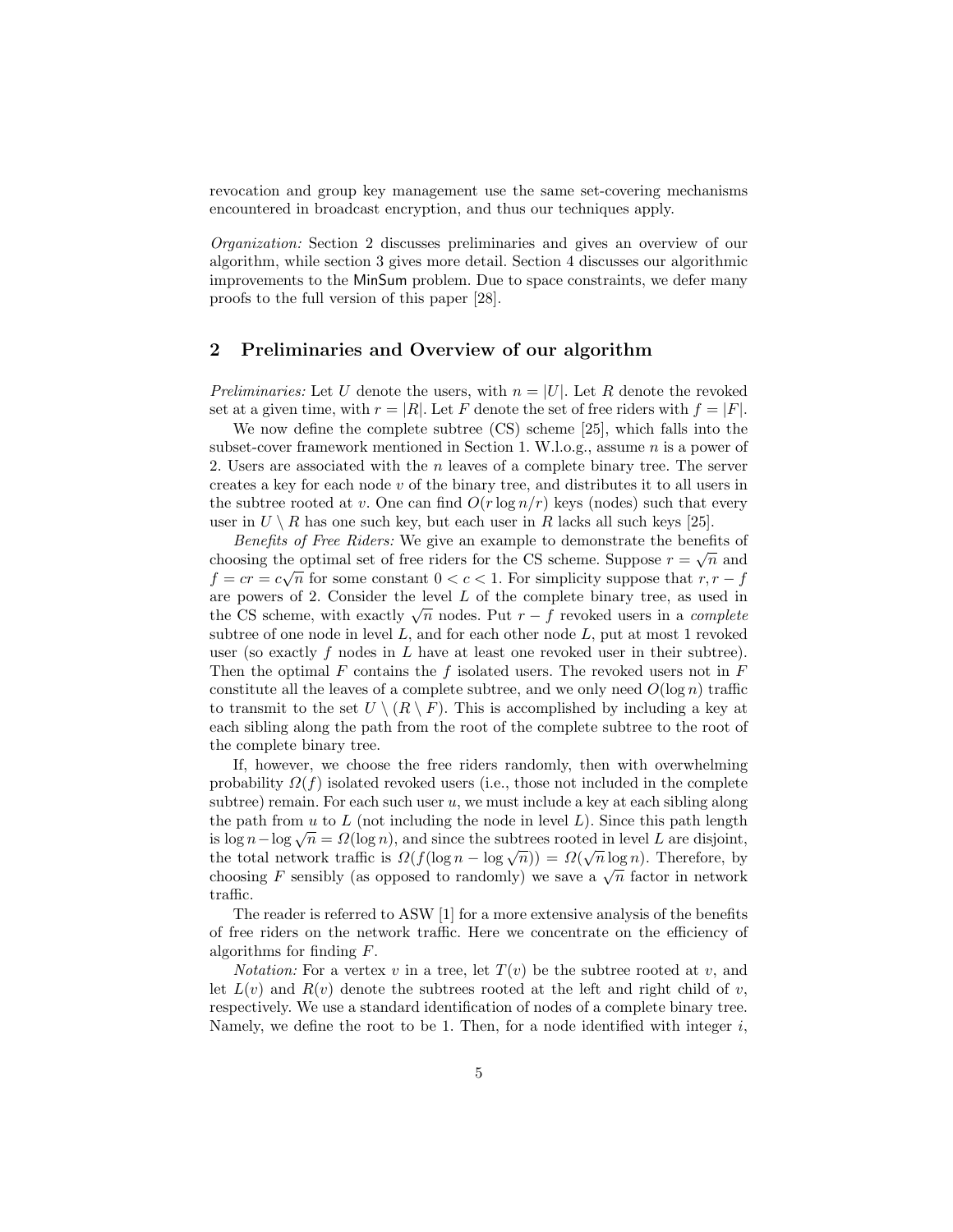its left child is 2i and its right child is  $2i + 1$ . We define the height of a node v to be  $\lfloor \log_2 v \rfloor$ , so the root has height 0. For nodes  $u, v$ , we define  $a(u, v)$  to be the common ancestor of u and v of largest height. We say that node u is to the left of node v if  $u \in L(a(u, v))$  while  $v \in R(a(u, v))$ . Let log() denote the base-2 logarithm. We work in the RAM model where arithmetic operations on  $O(\log n)$ size words take  $O(1)$  time.

Cost Function: Let  $F \subseteq R$  be subject to  $|F| \leq f$ . Let V be a subset of vertices of the complete binary tree for which

$$
(R \setminus F) \cap \cup_{v \in V} T(v) = \emptyset
$$
 and  $(U \setminus R) \subseteq \cup_{v \in V} T(v)$ .

Then the cost of  $F$  is the size of a minimal such  $V$ , and the optimal asignment  $F$  is that with the smallest cost. This cost function captures the network traffic in any scheme within the subset-cover framework, since in these schemes the number of ciphertexts the server transmits equals  $|V|$ .

We first show how to quickly compute an optimal assignment of free riders for the CS scheme. We focus on this scheme for its simplicity and to contrast our results with the original free riders paper [1]. For these schemes we prove the following about our main algorithm Freerider-Approx.

**Theorem 1.** Algorithm Freerider-Approx $(R, f)$  outputs an optimal assignment of f free riders in  $O(r f + r \log \log n)$  time.

Remark 1. Although we use the terminology Freerider-Approx, the algorithm we describe is also capable of producing an optimal answer (i.e., no approximation).

To appreciate the techniques of Freerider-Approx, we first sketch a simple dynamic-programming algorithm achieving  $O(n f)$  time. This already shows that many natural broadcast encryption schemes admit theoretically-efficient  $(poly(n))$ time) algorithms for the free riders problem, despite the fact that the problem is NP-hard in general.

Recall that in the CS scheme, users are associated with leaves of a complete binary tree, and the revoked set R determines some set of  $r$  leaves. For each node  $v$  in the tree, we can use dynamic programming to compute the optimal traffic  $opt(i, T(v))$  attained by assigning at most i free riders to its subtree  $T(v)$ , for each  $0 \leq i \leq f$ . Note that if  $i \geq |T(v) \cap R|$  then either every leaf of  $T(v)$ is in R, in which case  $opt(i, T(v)) = 0$ , else  $opt(i, T(v)) = 1$  since we can just let everyone in  $T(v)$  receive the broadcast using a single message. Now, suppose for each  $0 \leq i \leq f$  we have  $opt(i, L(v))$  and  $opt(i, R(v))$ , together with indicator bits stating whether  $L(v) \cap R$  and  $R(v) \cap R$  are empty. Then the optimal cost of assigning at most i free riders to  $T(v)$  is 1 if both indicator bits are set. This is because, in this case, and only in this case, we can use a single key at v. In this case we set the indicator bit at v to be 1. Otherwise the cost is  $\min_i$   $(\text{opt}(j, L(v)) + \text{opt}(i - j, R(v)))$ . We can find this collection of minima in  $O(f^2)$  time, for  $0 \le i \le f$ . Finally, by tracking which indices realize the minima, we can backtrack to find the optimal free-rider assignment itself. This running time is  $O(n f^2)$ , which we can reduce to  $O(n f)$  by observing that finding the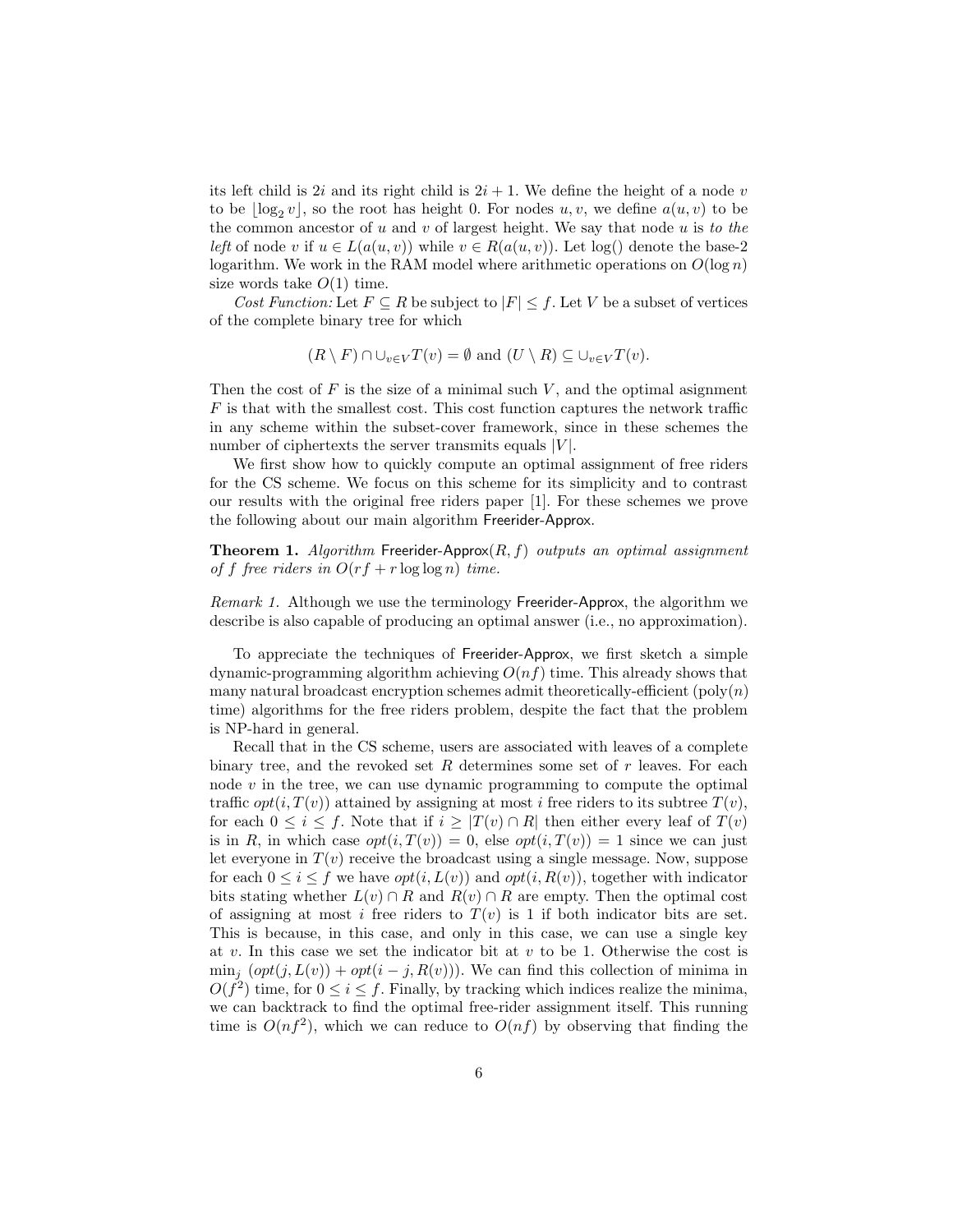minima for each v only requires  $O(|L(v) \cap R| \cdot |R(v) \cap R|)$  time. Unfortunately, this running time depends linearly on  $n$ , which may be huge in practice.

On the other hand,  $r$  is likely to be small, which we can exploit by observing that it suffices to perform the dynamic programming step for only a very small set of internal nodes called the meeting points. These are defined as follows. Recall that a Steiner tree of a subset  $U$  of vertices of an unweighted tree is a minimalsized tree containing each vertex of  $U$ . Suppose we compute the Steiner tree  $T$  of the subset  $R$  of the complete binary tree, where the *i*th revoked user is identified with the *i*th leaf. Then the *meeting points* of  $T$  are the leaves of  $T$  together with the internal nodes v of the binary tree for which both  $L(v)$  and  $R(v)$  are nonempty (i.e., they contain a revoked user). We refer to the latter nodes as *internal* meeting points. A simple induction shows there are  $2r - 1$  meeting points,  $r - 1$ of which are internal. We give a very efficient  $O(r \log \log n)$ -time algorithm to output the list of meeting points.

Now, if a node  $v$  is not a meeting point, then there is no reason to perform the dynamic programming step on  $v$ , as its optimal assignments can be immediately inferred from those of its only child. The next question is how to perform the dynamic programming step, which computes  $c_i = \min_j (a_j + b_{i-j})$  for all i, where  $a_k, b_k, c_k$  are the smallest costs of assigning at most k free riders to the trees  $L(v)$ ,  $R(v)$ , and  $T(v)$ , respectively. This is an instance of the MinSum problem. Suppose v is the meeting point joining meeting points x and y, and let  $r_x =$  $|L(v) \cap R|$  and  $r_y = |R(v) \cap R|$ . Then there is an  $O(\min(f, r_x) \min(f, r_y))$  time algorithm for the MinSum problem, which works by computing sums  $a_j + b_{i-j}$ for all  $i, j$ , and then taking the appropriate minima.

In fact, MinSum can be solved in time

$$
O\left(\min(r_x, f) + \min(r_y, f) + \frac{\min(r_x, f)\min(r_y, f)}{\log(\min(f, r_x) + \min(f, r_y))}\right)
$$

using ideas from computational geometry [8, 13]. It turns out that there are two properties of our problem which allow us to significantly reduce this running time. The first is that for the schemes we consider,  $a_i - a_{i+1}$  and  $b_i - b_{i+1}$  are very small (i.e.,  $\log n$  for for the CS scheme and  $O(1)$  for the SD scheme). The second is that for many applications, it suffices to output an *approximate* solution to the free riders problem, that is, an assignment of at most  $f$  free riders with resulting cost at most  $(1 + \epsilon)$  times that of the optimal. To this end, we relax MinSum to just require that we output an array d with  $d_i \leq (1+\epsilon)c_i$  for all i.

We show in section 3.1 that if  $a_i - a_{i+1}, b_i - b_{i+1}$  are bounded by L, we can output d in  $O((r_x)^{1/3}r_yL^{2/3}/\epsilon^{2/3})$  time. For the small values of L that we consider, this shows that a constant-factor approximation can be computed in about  $(r_x)^{1/3}r_y$  time, significantly improving the time of the naive algorithm.

Unfortunately, it turns out that for a worst-case choice of  $R$ , our improvements for MinSum do not asymptotically improve the running time of Freerider-Approx, though they do so for *specific distributions* of  $R$  that may occur in practice. In particular, for  $f = \Omega(\log n)$  we show that when R is uniformly chosen from sets of size r, then with probability at least  $1 - 1/n$  Freerider-Approx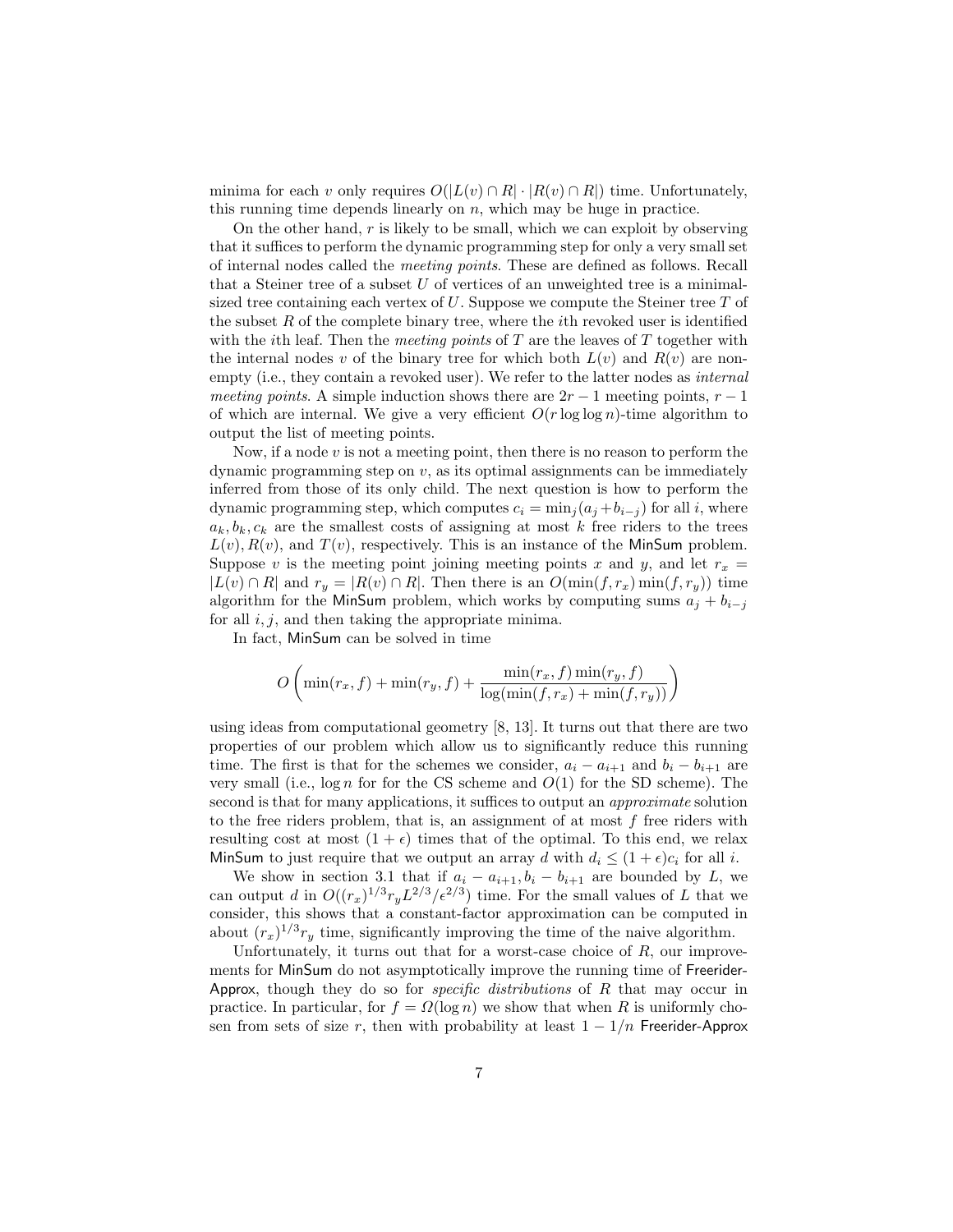outputs a constant-factor approximation in  $O(r f^{1/3}$ polylog n) time, whereas if Freerider-Approx were to use the naive MinSum algorithm, its running time would be  $\Omega(rf)$ . The more general version of our theorem, for arbitrary f and arbitrary approximation ratios, can be found in Section 3.

For a worst-case analysis, we analyze Freerider-Approx in terms of the naive algorithm for MinSum and show by a careful choice of parameters that the algorithm outputs a  $(1 + \epsilon)$ -approximation. Showing that it only takes  $O(r f)$  time requires an analysis over Steiner trees, which although elementary, is non-trivial.

# 3 Details of the algorithm

#### 3.1 Finding the meeting points

We assume  $0 \leq f \leq r \leq n$ , as otherwise the problem is trivial. Thus, we can root  $T$  at an internal meeting point. We root  $T$  at the meeting point of smallest height in the complete binary tree. This node is unique, since if there were two such nodes their common ancestor would be a meeting point of smaller height.

We assume that we are given R as a list of integers in the range  $\{n, n +$ 1, ...,  $2n-1$ }. We first sort R. The best known integer sorting algorithms run in expected time  $O(r\sqrt{\log \log r})$  [18] and worst-case  $O(r \log \log r)$  [16], though more practical ones running in time  $O(r \log r)$  or  $O(r \log \log n)$  can be based on textbook algorithms [9] or van Emde Boas trees [11, 12].

One way to visualize our algorithm for computing the meeting points is to think of a line containing  $r$  points. The *i*<sup>th</sup> point is  $u_i$ , the *i*<sup>th</sup> revoked user in the given sorted list. The edge  $(u_i, u_{i+1})$  is labeled as follows: we find  $a = a(u_i, u_{i+1}),$ and we label  $(u_i, u_{i+1})$  with both a and height(a), referring to the latter as the edge weight. Note that a and its height can be found using  $O(\log \log n)$  arithmetic operations via a binary search on the binary representations of  $u_i$  and  $u_{i+1}$  (recall that we are assuming the unit-cost RAM model). Then  $a$  is an internal meeting point with  $u_i \in L(a)$  and  $u_{i+1} \in R(a)$ .

We maintain a sorted list  $E$  of edge weights and an output list  $MP$  of meeting points. We initialize MP to R. We then find the largest-weight edge  $e = \{u, v\}$ (i.e.,  $a(u, v)$  is of largest height), breaking ties arbitrarily, add  $a(u, v)$  to the end of MP, and delete e from E. This corresponds to collapsing the edge  $\{u, v\}$  on the line and replacing it with the vertex  $a(u, v)$ . We then update the weight and ancestor label of the other edges in  $E$  containing u or  $v$  (e.g., the neighbors of the collapsed edge on the line). We show that the "line structure" of the remaining edges  $E$  is preserved across iterations, so any vertex  $u$  on the line can belong to at most 2 edges, and thus this update step is efficient. After  $r - 1$  deletions, the entire line is collapsed into a single vertex, the root of the Steiner tree, and we are done. The running time is  $O(r \log \log n)$  plus the time to sort E.

A list of meeting points is *ordered* if for each meeting point  $v$ , its unique closest meeting points (under the shortest path distance)  $p_l$  and  $p_r$ , in  $L(v)$  and  $R(v)$  respectively, precede v in the list. In the full version of this paper [28], we prove: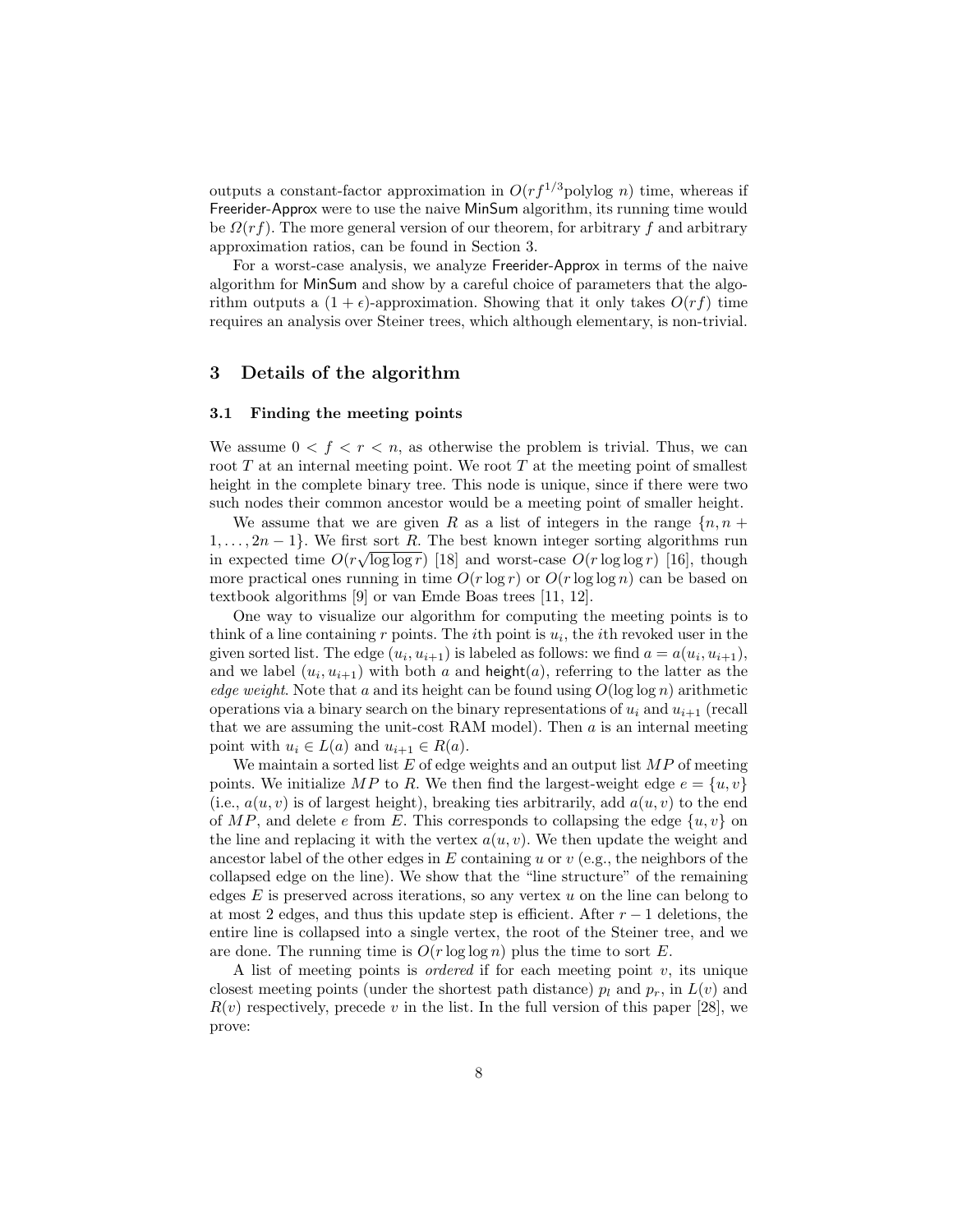**Theorem 2.** Meeting-Points *outputs an ordered list of meeting points in time*  $O(r \log \log n)$ .

## 3.2 The free rider approximation algorithm

Our free rider approximation algorithm Freerider-Approx makes use of the subroutine MeetingPoints and also the subroutine Min-Sum. We defer the description of Min-Sum to Section 4, but we summarize its relevant properties as follows.

**Theorem 3.** Let  $\epsilon \geq 0$ , and let  $a_1 \geq a_2 \geq \cdots \geq a_{m_1} \geq 0$  and  $b_1 \geq b_2 \geq \cdots \geq b_m$  $b_{m_2} \geq 0$  be integer sequences such that for all i,  $a_i - a_{i+1}$  and  $b_i - b_{i+1}$  are bounded by L. Then  $\mathsf{Min\text{-}Sum}((a_i), (b_i), \epsilon)$  outputs an array c such that for all  $2 \leq i \leq m_1 + m_2$ , we have  $a_{c[i]} + b_{i-c[i]} \leq (1+\epsilon) \min_j (a_j + b_{i-j}).$ 

\n- 1. If 
$$
\epsilon > 0
$$
, the time complexity is  $O\left(\frac{m_1^{1/3} m_2 L^{2/3}}{\epsilon^{2/3}}\right)$ .
\n- 2. If  $\epsilon = 0$ , the time complexity is  $O\left(\frac{m_1 m_2}{\log(m_1 + m_2)} + m_1 + m_2\right)$ .
\n

The basic idea behind our algorithm Freerider-Approx for computing an assignment of free riders is to use dynamic programming on the ordered list of meeting points provided by MeetingPoints, invoking Min-Sum for each dynamic programming step. Note that MeetingPoints returns a list of *ordered* meeting points (see Section 3.1), so we can do dynamic programming by walking through the list in order. This effectively replaces the factor of  $n$  in the time complexity of the naive dynamic programming algorithm with a factor of r.

Now consider the approximation error. Suppose we want a free-rider assignment whose resulting traffic cost is at most  $(1 + \epsilon)$  times that of the optimal assignment. Suppose for each dynamic programming step we invoke Min-Sum with parameter  $\epsilon' = \epsilon/(2 \min(r, \log n))$ . When we combine two such approximations, we obtain a  $(1 + \epsilon')^2$  approximation. Since any path in the Steiner tree contains at most  $\min(r, \log n)$  meeting points, the total error is at most  $(1 + \epsilon)$ .

For each internal meeting point v, we assume the two meeting points  $x, y$  for which  $v = a(x, y)$  can be determined in constant time. This is easily achieved by keeping track of pointers in the implementation of MeetingPoints. Let  $\text{MPleft}(v)$ be the operation returning x, and  $\mathsf{MPright}(v)$  the operation returning y.

In our algorithm each meeting point u has data fields  $r_u$  and  $A_u$ . Here  $r_u$ denotes the number of revoked users in the tree  $T(u)$ .  $A_u$  is an array, indexed from  $0 \leq i \leq \min(f, r_u)$ , which records the cost found by our algorithm of assigning at most *i* free riders to  $T(u) \cap R$ . Finally, for internal meeting points u, there is a field  $B_u$  which is a companion array to  $A_u$ , indexed from  $0 \leq i \leq$  $\min(f, r_u)$ , such that  $A_u[i] = A_{\mathsf{MPleft}(u)}[B_u[i]] + A_{\mathsf{MPright}(u)}[i - B_u[i]]$ . Thus,  $B_u$ records the assignments of free riders realizing the costs found by  $A_u$ .

By a simple inductive argument (given in the full version), one can show that  $|MP| = 2r - 1$ . Our main algorithm is described below.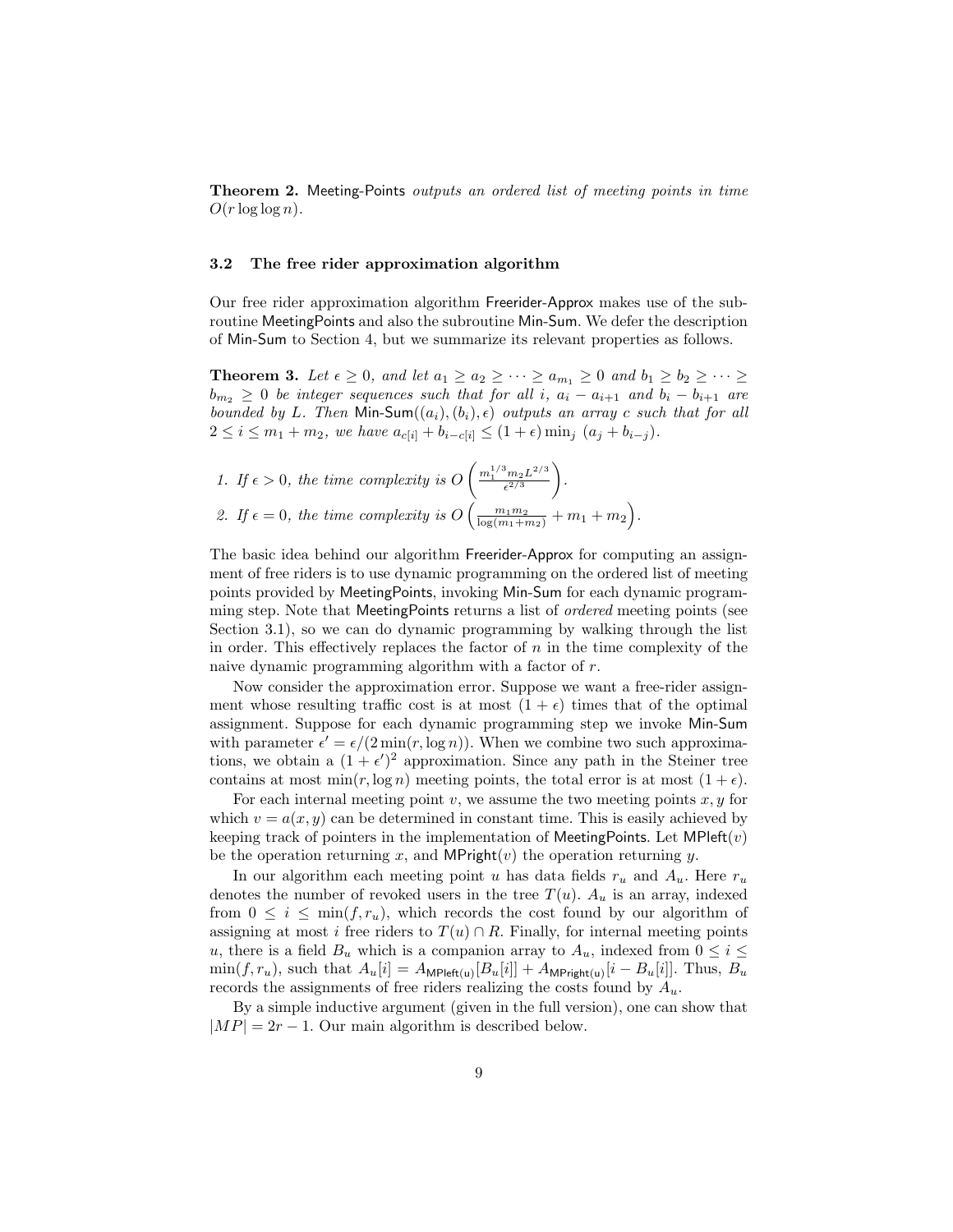Freerider-Approx  $(R, f, \epsilon)$ : 1.  $MP \leftarrow \text{MeetingPoints}(R), \epsilon' = \epsilon/(2 \min(r, \log n)).$ 2. For each revoked user u, set  $r_u = 1$  and  $A_u \leftarrow (0,0)$ . 3. For  $i = r + 1$  to  $2r - 1$ , (a)  $v \leftarrow MP[i], x \leftarrow MPleft(v), y \leftarrow MPright(v).$ (b) Add height(x) – height(v) – 1 to each entry of  $A_x$ . If  $r_x \leq f$  and  $A_x[r_x] \neq 0$ , set  $A_x[r_x] = 1$ . (c) Add height(y) – height(v) – 1 to each entry of  $A_y$ . If  $r_y \n\t\leq f$  and  $A_y[r_y] \neq 0$ , set  $A_y[r_y] = 1$ . (d)  $B_v \leftarrow \mathsf{MinSum}(A_x, A_y, \epsilon').$ (e)  $r_v = r_x + r_y$ . (f) For each  $0 \le i \le \min(f, r_v)$ , set  $A_v[i] = A_x[B_v[i]] + A_y[i - B_v[i]]$ . If  $r_v \leq f$  and  $A_v[r_v] \neq 0$ , set  $A_v[r_v] = 1$ . 4. Output  $A_{MP[2r-1]}[f] + \text{height}(MP[2r-1])$  as the cost. 5. Use the  $B_v$ 's to do a Depth-First-Search on MP to find/output the assignment.

Due to space constraints, we defer the formal proof of the following theorem to the full version of the paper [28], though we give some intuition and bound its time complexity here.

Theorem 4. Freerider-Approx outputs an assignment of free riders with cost at most  $(1 + \epsilon)$  times that of the optimum.

The algorithm can be explained as follows. For each revoked user  $u$ , if we assign no free riders to  $T(u) = u$ , then  $T(u)$ 's cost is 0 since  $T(u)$  contains no privileged users. Thus the cost of assigning at most one free rider to  $T(u)$  is also 0, so in step (2) we set  $A_u \leftarrow (0,0)$ , consistent with the definition of  $A_u$ .

In step (3b) or (3c), it may be the case that x or y is not a child of v. Suppose this is true of  $x$ . Now consider the optimal assignment of at most  $i$  free riders to  $L(v)$  for some i. Then, unless  $r_x \leq f$ , there must be a revoked user in  $T(x)$ that cannot be made a free rider. Let  $P$  be the shortest-path from  $x$  to  $v$ , not including v. It is then easy to see that the optimal assignment of at most  $i$  free riders to  $L(v)$  is the optimal assignment of at most *i* free riders to  $T(x)$  together with one extra key for each sibling of a node on P. Thus, we should add the length of P to each entry of  $A_x$ , and  $|P|$  = height(x) – height(v) – 1. This logic also explains step (4). Indeed, in this case we consider the path from  $\text{MP}[2r-1]$ to the root of the complete binary tree, which has length height $(MP[2r-1])$ .

There are two exceptions though. The first is if  $r_x \leq f$ , in which case we should reset  $A_x[r_x]$  to 1 since we can turn the  $r_x$  revoked users into free riders and use a single key at the root of  $L(v)$  to cover all of v. There is, however, one more case for which this may not be optimal. This occurs if  $A_x[r_x] = 0$  (after adding height(x) – height(v) – 1 to each entry of  $A_x$ ) in which case every leaf of  $T(x)$  is a revoked user, and thus there is 0 cost if we do not assign any free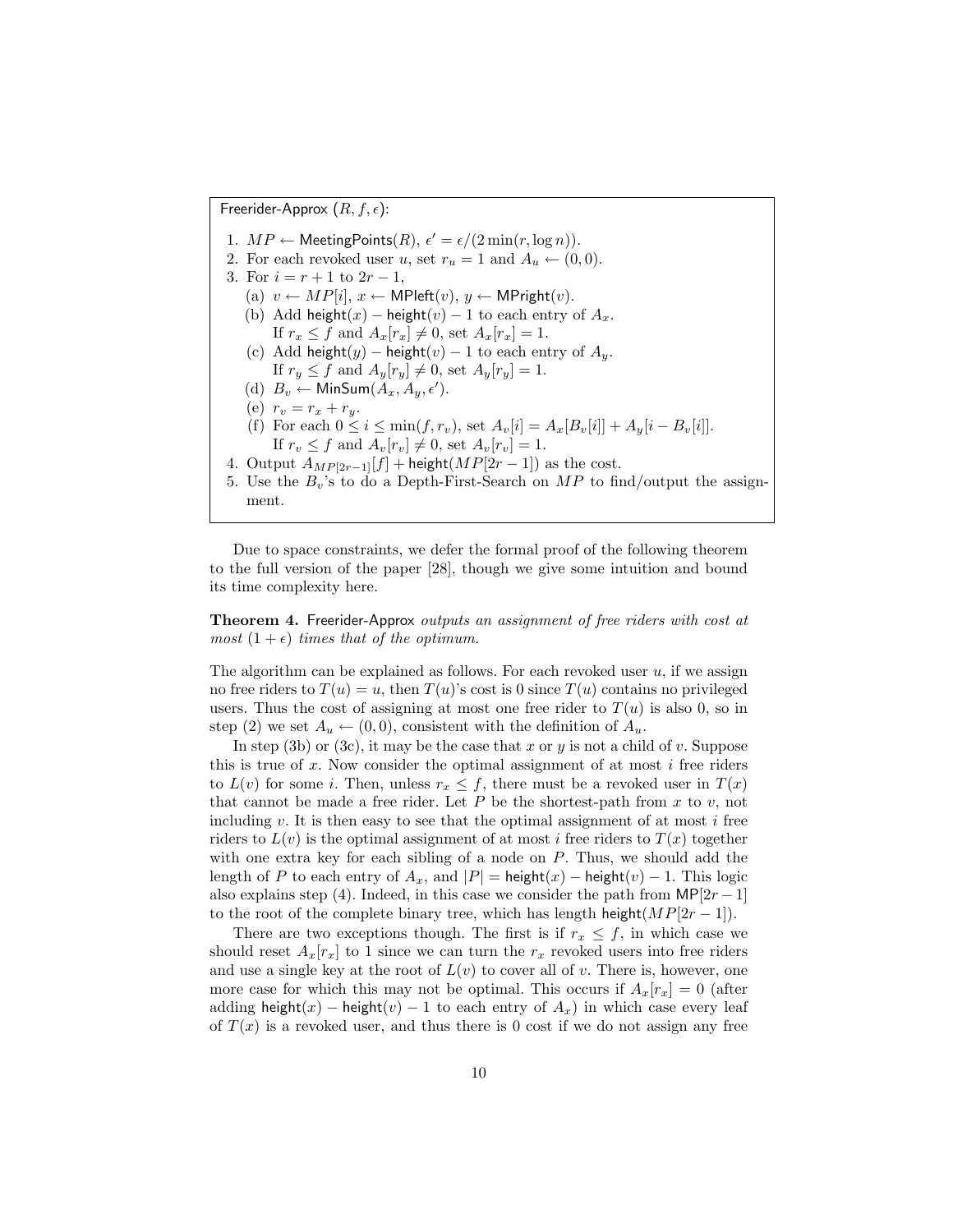riders. This can only occur if x is in fact a child of  $v$ . In this case, we should leave  $A_x[r_x] = 0$ . This logic also explains the if statement in step (3f).

We now elaborate on step  $(5)$ . If, for instance, v is the root of the Steiner tree with  $x = \text{MPleft}(v)$  and  $y = \text{MPright}(v)$  with  $B_v[f] = i$ , then one assigns at most *i* free riders to  $T(x)$  and at most  $f - i$  to  $T(y)$ . If  $A_x[i] = 0$ , it means that the leaves of  $T(x)$  are all revoked users, and we should not assign any of them to be free riders. Otherwise, if  $i \geq r_x$ , we make every revoked user in  $T(x)$  a free rider. Otherwise, we recurse on MPleft(x) and MPright(x). The analysis for y is similar, and it is easy to see the overall time complexity of this step is  $O(r)$ .

Let us now look at the time complexity of Freerider-Approx. We first note that as we have stated the algorithm, we cannot hope to do better than  $O(rf)$ .

**Lemma 1.** For any  $\epsilon$ , the worst-case time complexity of Freerider-Approx in the unit-cost RAM model is  $\Omega(rf)$ .

Proof. Suppose the revoked set has the form

$$
u_1 = 2n - 1, u_2 = 2n - 2, u_3 = 2n - 4, u_4 = 2n - 8, \dots, u_i = 2n - 2^{i-1}, \dots
$$

In this case the Steiner tree consists of vertices  $u_1, \ldots, u_r, v_1, \ldots, v_{r-1}$ , where the  $v_i$  are the internal meeting points satisfying,  $L(v_i) \cap R = u_{i+1}$  and  $R(v_i) \cap R =$  $\{u_1, u_2, \ldots, u_i\}$ . Note that the time complexity of Min-Sum is at least  $|A_u|$  for any  $\epsilon$ . Then in this example, for  $i \geq f$ , there are at least f revoked users in  $R(v_i)$ , and thus the time complexity of MinSum at meeting point  $v_i$  is at least  $f$ . It follows that the time complexity of Freerider-Approx is at least  $\Omega((r-f)f) = \Omega(rf)$ .

It turns out that the above lemma is indeed a worst-case.

**Theorem 5.** The time complexity of Freerider-Approx is  $O(r f + r \log \log n)$ .

*Proof.* By Theorem 2, steps (1-2) can be done in  $O(r \log \log n)$  time. The time complexity of  $\mathsf{MinSum}(A_x, A_y, \epsilon')$  is at least  $|A_x| + |A_y|$ , so the time complexity of step  $(3)$  is dominated by step  $(3d)$ . Note also that step  $(4)$  can be done in  $O(1)$  time and step (5) in  $O(r)$  time, so the total time of the algorithm is  $O(r \log \log n)$  plus the total time spent in step (3d). If  $C(|A_x|, |A_y|)$  denotes the time complexity of  $\mathsf{MinSum}(A_x, A_y, \epsilon')$ , then the total time spent in step (3d) is

$$
\sum_{i=r+1}^{2r-1} C(|A_{\text{MPleft (MP[i])}}|, |A_{\text{MPright (MP[i])}}|). \tag{1}
$$

To bound this sum, observe that for any v,  $|A_v| = 1 + \min(f, r_v)$ . To solve MinSum, we will consider the naive  $O(m_1m_2)$ -time algorithm, as it turns out in the worst-case our faster algorithms of Section 4 do not yield an asymptotic improvement. Then, up to a constant factor, sum (1) is

$$
\sum_{v} \min(f, r_{\text{MPleft}(v)}) \min(f, r_{\text{MPright}(v)}), \tag{2}
$$

where the sum is over all internal meeting points  $v$ .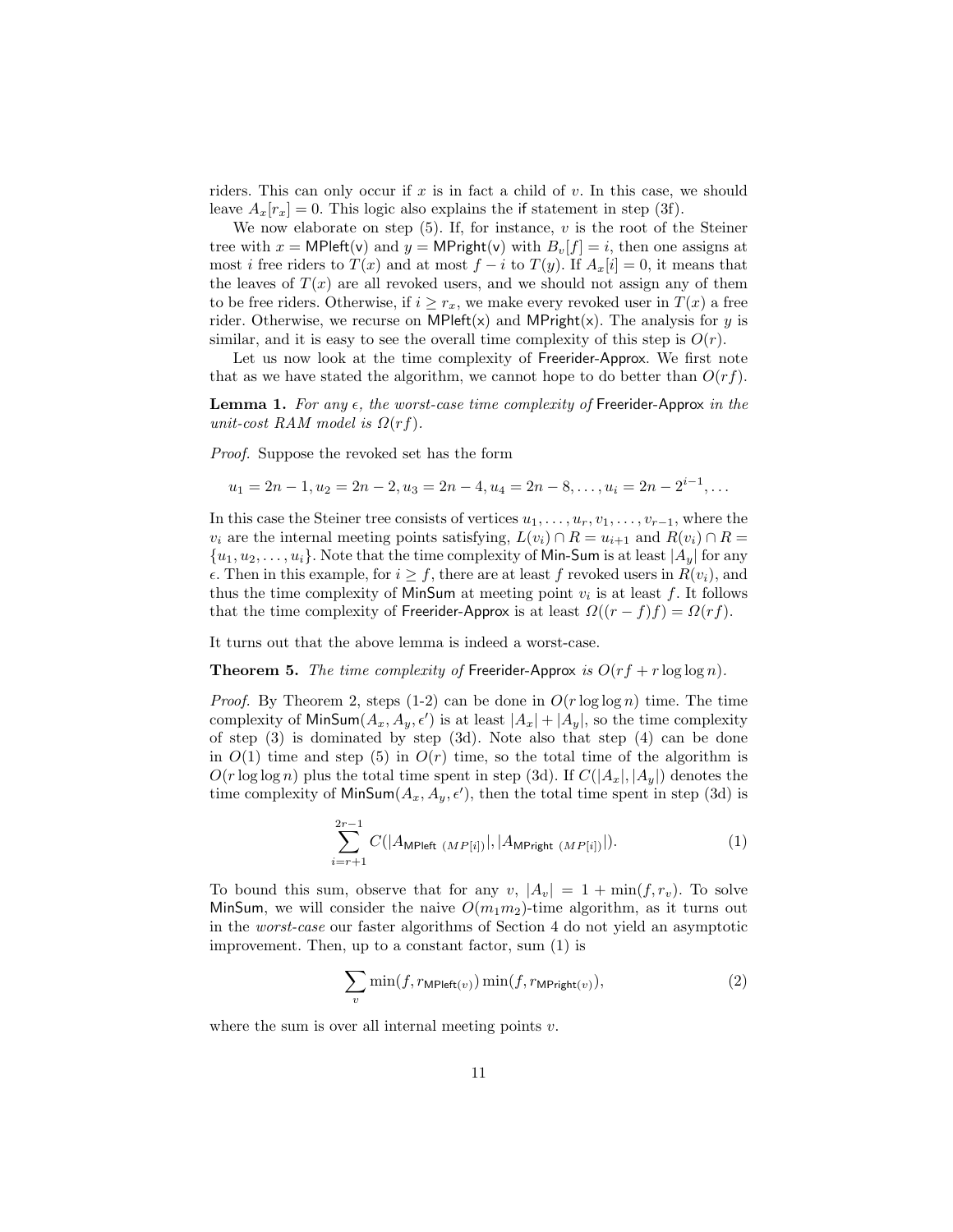It will be convenient to define the collapsed Steiner tree on the revoked set R. This tree is formed by taking the rooted Steiner tree on  $R$ , and then repeatedly collapsing edges for which either endpoint is not a meeting point (if one endpoint is a meeting point, the collapsed edge is labeled by that endpoint). We are left with a binary tree on  $2r - 1$  nodes (the meeting points) containing r leaves (the revoked users). Denote this tree by T.

We first consider the contribution S to (2) from v with  $r_{\text{MPleft}(v)}$ ,  $r_{\text{MPright}(v)}$  < f, i.e.,

$$
S = \sum_{v \text{ } | \text{ } r_{\mathsf{MPleft}(v)}, r_{\mathsf{MPright}(v)} < f} \min(f, r_{\mathsf{MPleft}(v)}) \min(f, r_{\mathsf{MPright}(v)}) \\ = \sum_{v \text{ } | \text{ } r_{\mathsf{MPleft}(v)}, r_{\mathsf{MPright}(v)} < f} \min(\textit{f}, r_{\mathsf{MPright}(v)}.
$$

 $\sum_{u\in L(v)\cap R} X_u$  and  $|R(v)\cap R|$  as  $\sum_{u\in R(v)\cap R} X_u$ , we may express S as a degree-Create a formal variable  $X_u$  for each  $u \in R$ . Then by writing  $|L(v) \cap R|$  as 2 multilinear polynomial  $S({X_u}_{u \in R})$ , where the actual value S corresponds to setting  $X_u = 1$  for all u. We claim that in  $S({X_u}_{u \in R})$ , for each u there can be at most  $f-1$  different v for which  $X_u \cdot X_v$  appears, and further, the coefficient of each of these monomials is 1.

To see this, let  $a \in T$  be the ancestor of u of maximal height for which  $r_{\text{MPleft(a)}}, r_{\text{MPright(a)}} < f$ . Consider the path  $u = u_0, u_1, \ldots, u_k = a$  from u to a in T. Let  $v_0, v_1, \ldots, v_{k-1}$  be the siblings of  $u_0, u_1, \ldots, u_{k-1}$ . Then the subtrees  $T(v_i)$  and  $T(v_j)$  are disjoint for all  $i \neq j$ . Thus,  $X_u \cdot X_v$  can appear at most once in S for a given  $v \in T(a)$ , and the number of such v is bounded by  $r_a < 2f$ .

As there are r different u, setting each  $X_u$  to 1 shows that  $S = O(rf)$ .

Next, consider the subgraph T' of T on nodes v for which either  $r_{\text{MPleft}(v)} \geq f$ or  $r_{\text{MPright}(v)} \geq f$  (or both). Observe that T' is a tree.

Consider any vertex v for which exactly one of  $r_{MPleft(v)}$ ,  $r_{MPright(v)}$  is at least f. In this case we say that v is *lop-sided*. Suppose  $c(v)$  is v's child for which  $r_{c(v)} < f$ . Then the contribution from v to (2) is  $f \cdot |T(c(v)) \cap R|$ . We claim that  $T(c(v)) \cap T(c(v')) = \emptyset$  for all lop-sided  $v \neq v'$ . Indeed, as T' is a tree, there is a path P from v to v' in T'. Moreover, as both  $T(c(v))$  and  $T(c(v'))$ are trees, if  $T(c(v)) \cap T(c(v')) \neq \emptyset$ , then there is a path P' from  $c(v')$  to  $c(v)$  in  $T(c(v)) \cup T(c(v'))$ . As T' and  $T(c(v)) \cup T(c(v'))$  are disjoint, the path  $P_c(v')P'v$ is a cycle in  $T$ , contradicting that  $T$  is a tree. Therefore,

$$
\sum_{\text{lop}-sided \ v} \min(f, r_{\text{MPleft}(v)}) \min(f, r_{\text{MPright}(v)})
$$
\n
$$
= f \sum_{\text{lop}-sided \ v} |T(c(v)) \cap R| \leq f \cdot r.
$$

Thus, to bound  $(2)$ , it remains to account for those vertices v for which both  $r_{\text{MPleft}(v)} \geq f$  and  $r_{\text{MPright}(v)} \geq f$ . Observe that each such v contributes  $O(f^2)$  to (2). So, if we can show that there are at most  $O(r/f)$  such v, it will follow that (2) is bounded by  $O(r f)$ .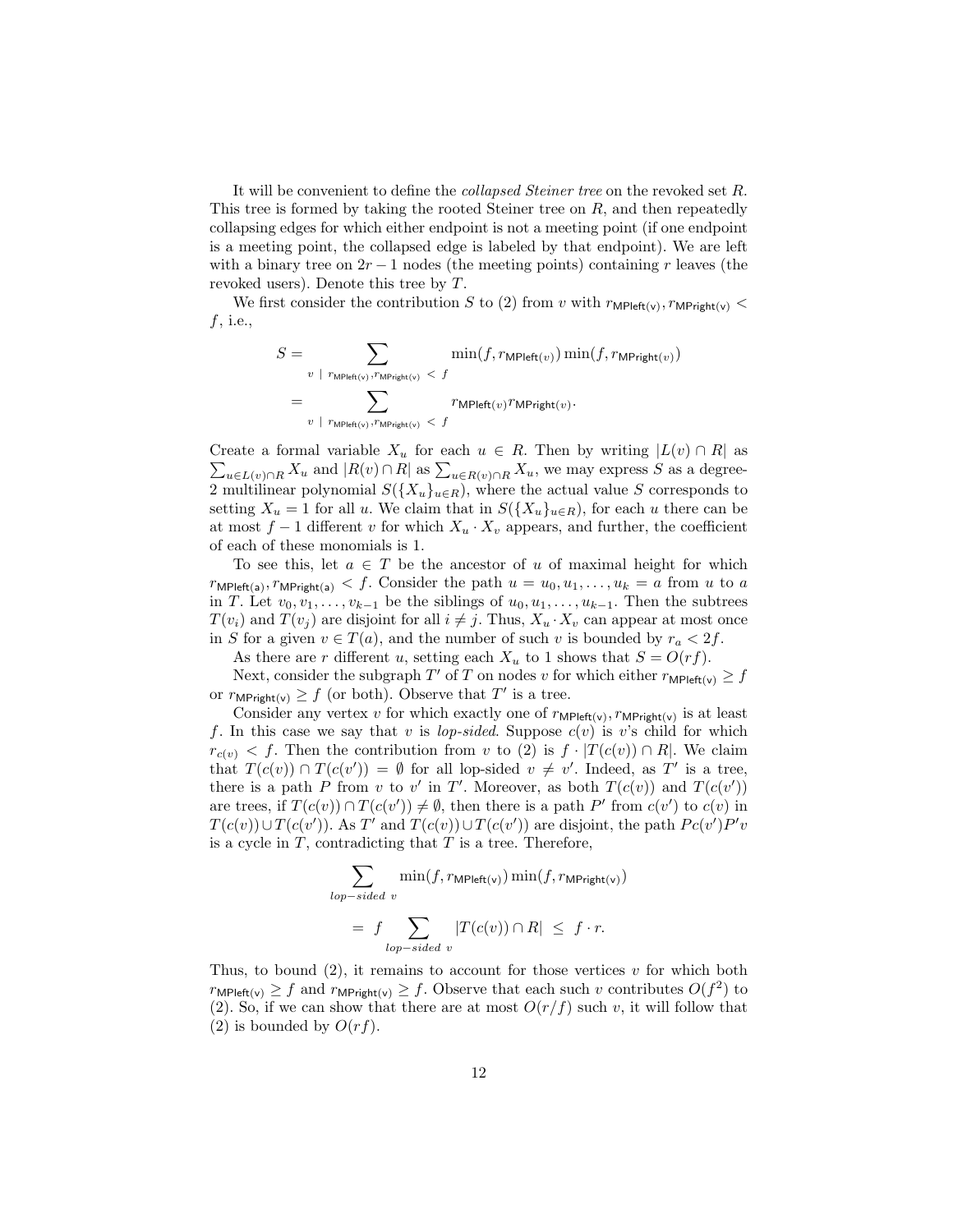To this end, let  $T''$  be the subgraph of T consisting of all vertices  $v$  for which  $r_{\text{MPleft}(v)} \geq f$  and  $r_{\text{MPright}(v)} \geq f$ . Next, create a binary tree T''' by first adding  $T''$  to  $T'''$ , then adding MPleft $(v)$  and MPright $(v)$  to  $T'''$  for each  $v \in T''$ . Now, for any two leaves  $v_1 \neq v_2$  in  $T'''$ , we have  $T(v_1) \cap T(v_2) = \emptyset$ , as otherwise T would contain a cycle. Moreover, by definition of the vertices in  $T''$ , we have  $|T(v_1)| \geq |T(v_1) \cap R| \geq f$  and  $|T(v_2)| \geq |T(v_2) \cap R| \geq f$ . Thus, there can be at most  $r/f$  leaves in  $T'''$ . As  $T'''$  is a binary tree, it follows that it can contain at most  $2r/f = O(r/f)$  nodes, and thus T'' also contains at most this many nodes. This completes the proof.

Thus, we have proven Theorem 1. We now consider the case when the revoked set R is chosen uniformly at random from sets of size  $r$ . This might often be the case in practice, if say, the revoked users are uncorrelated with each other. This example exploits our algorithmic improvements in Section 4. In the full version of the paper [28], we prove the following theorem.

**Theorem 6.** If the revoked set R is uniformly chosen from sets of size  $r$ , then with probability at least  $1 - 1/n$ , if Freerider-Approx uses our MinSum  $(1 + \epsilon)$ approximation algorithm, then it runs in time

$$
O\left(\frac{1}{\epsilon^{2/3}}\left(r\log^{8/3}n\ +\ rf^{1/3}\log^{5/3}n\right)\right),\,
$$

which is  $O(r f^{1/3}$  polylog n) for  $\epsilon > \frac{1}{\text{polylog} n}$ . On the other hand, if  $r \geq \frac{4}{3} \log n$ , then with probability at least  $1-1/n$ , if Freerider-Approx uses the naive algorithm for MinSum, then it takes time

$$
\Omega\left(r \min\left(f, \frac{f^2}{\log n}\right)\right),\right
$$

which is  $\Omega(r f)$  for  $f = \Omega(\log n)$ .

The intuition behind the proof is as follows. For a randomly chosen  $R$  of size  $r$ , one can use a Chernoff-type bound for negatively-correlated random variables [26] to show that with probability at least  $1-\frac{1}{n}$ , for all nodes v in the complete binary tree,  $|T(v) \cap R| \leq 2t(v) \frac{r}{n} + 2 \log n$ , where  $t(v)$  is the number of leaves in  $T(v)$ . Note that,  $\mathbf{E}[|T(v) \cap R|] = t(v) \frac{r}{n}$ , so this variable is tightly concentrated.

To get the lower bound of  $\Omega(rf)$  for the naive MinSum algorithm, we first consider nodes with height  $\lfloor \frac{r}{2f} \rfloor$ , assuming first that  $f \leq r/4$ . Using the above bound on  $|T(v) \cap R|$ , one can show that  $\Omega(\frac{r}{f})$  of them must have  $|T(v) \cap R| \geq f$ , as otherwise there is some v with height  $\lfloor \frac{r}{2f} \rfloor$  for which  $|T(v) \cap R|$  is too large. It follows that there are  $\Omega(\frac{r}{f})$  nodes with height less than  $\lfloor \frac{r}{2f} \rfloor$  each contributing  $\Omega(f^2)$  to sum (2), giving total cost  $\Omega(rf)$ . If  $f > \frac{r}{4}$ , one can show the root of the Steiner tree itself contributes  $\Omega(rf)$  to sum (2).

Finally, to get the upper bound of  $O(r f^{1/3}$ polylog n), one modifies sum (2) to,

$$
\sum_{v} \min(f, r_{\text{MPleft}(v)})^{1/3} \min(f, r_{\text{MPright}(v)}) \left(\frac{L \log n}{\epsilon}\right)^{2/3},
$$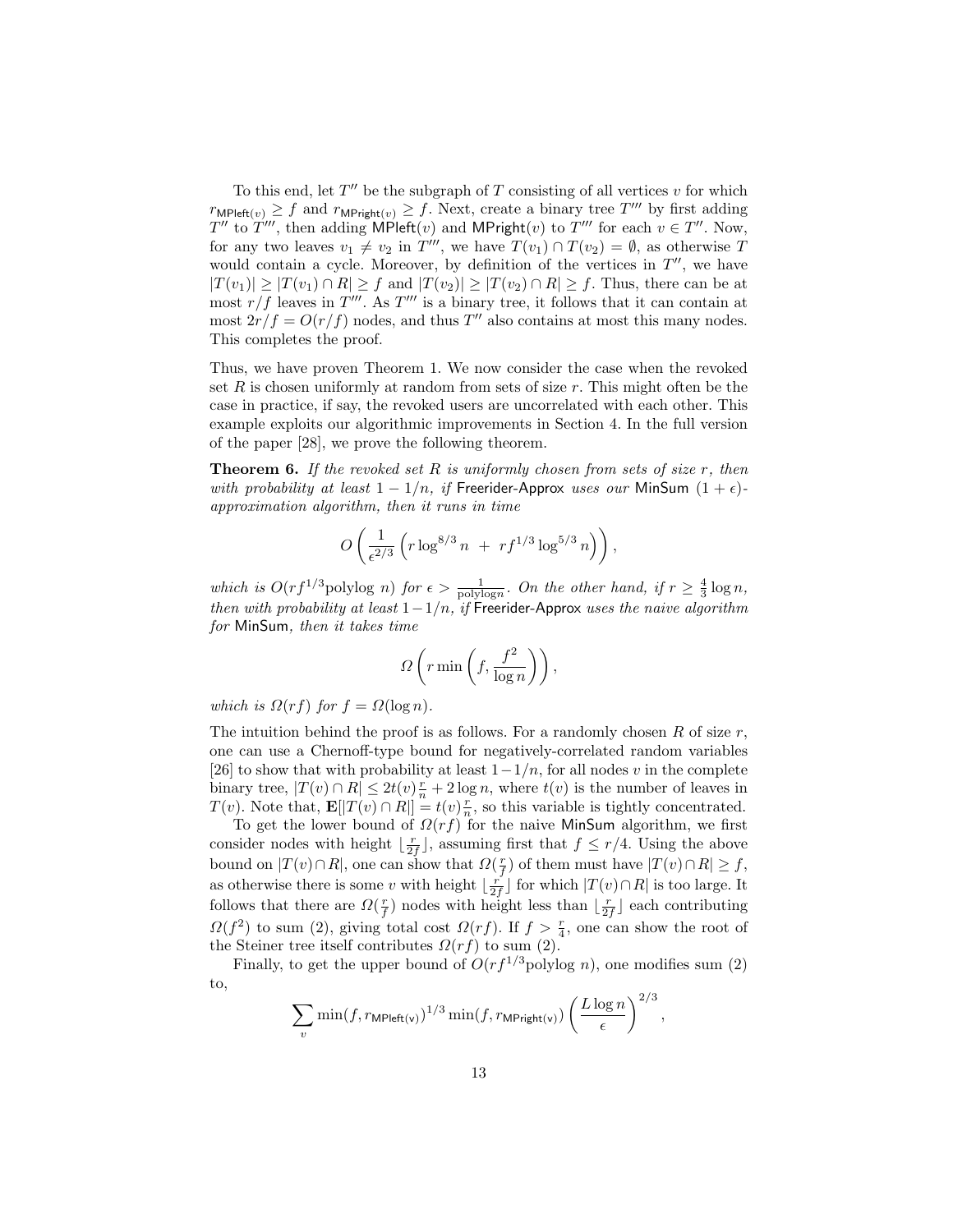where  $L = \max_{i,v} opt(i,T(v)) - opt(i+1,T(v))$ . One can use the bound on  $|T(v) \cap R|$  above for each v to bound this sum. Using the definition of the CS scheme, it is easy to show that  $opt(i, T(v)) - opt(i + 1, T(v)) \leq \log n$  for any i, v.

Finally, we note that it is straightforward to extend Freerider-Approx to broadcast encryption schemes based on complete  $k$ -ary trees for general  $k$ . The idea is to binarize the tree by replacing a degree- $k$  node with a binary tree on  $k$  nodes, and then run Freerider-Approx on the virtual tree.

We suspect that one can extend Freerider-Approx to the SD scheme of [25] with the same time complexity, though we have not worked out the details. The only change is the dynamic programming step, steps (3-4), for which one must be careful if a key involving the joining node is part of an optimal assignment of at most i free riders at a given subtree. One can run MinSum as before, but needs to compare the output to a few extra cases involving the key at the joining node (which MinSum does not account for).

## 4 Min-Sum problem

In this section we give our MinSum algorithms and analyses. Recall that we are given  $\epsilon \geq 0$ , and integer sequences  $a_1 \geq a_2 \geq \cdots \geq a_{m_1} \geq 0$  and  $b_1 \geq b_2 \geq \cdots \geq b_m$  $b_{m_2} \geq 0$  with  $a_i - a_{i+1}, b_i - b_{i+1} \leq L$  for all i. The goal is to output an array c such that for all  $2 \leq i \leq m_1 + m_2$ , we have  $a_{c[i]} + b_{i-c[i]} \leq (1+\epsilon) \min_j (a_j + b_{i-j}).$ W.l.o.g., we will assume that  $m_1 \leq m_2$ . Thus,  $m_1 + m_2 = O(m_2)$ . The naive algorithm for this problem which, for all i, computes all pairs of sums  $a_i + b_{i-i}$ , runs in  $O(m_1(m_1+m_2)) = O(m_1m_2)$  time. We now show how to do much better.

### 4.1 Algorithm overview

The essence of our algorithm is the following balancing technique. The first idea is that, since the lists  $a_j$  and  $b_j$  are sorted, we can quickly find (via binary search) the largest "level" i<sup>\*</sup> for which  $\min_j (a_j + b_{i^*-j}) \geq s$  for some parameter s to be optimized. Our algorithm then has two parts: its solution to levels  $i \leq i^*$  and its solution to levels  $i > i^*$ .

To solve levels  $i \leq i^*$ , we have two ideas. For these levels, we crucially exploit the fact that the differences  $a_j - a_{j+1}$  and  $b_j - b_{j+1}$  are bounded by L and that  $\epsilon$ 0. The first idea is that to solve some such level  $i$ , instead of computing all sums  $a_i + b_{i-j}$  we can get by with only computing a small fraction of sums. Indeed, since the differences are bounded, we have  $a_{j-1}+b_{i-(j-1)}$  is approximately equal to  $a_j + b_{i-j}$  for all j. Since we only need an approximate answer, we can just take the minimum found over the small fraction of sums that we compute. This fraction depends on  $\epsilon, L$ , and s. Note, the dependence on s arises since we want a multiplicative approximation, and thus, the smaller s is, the larger the fraction of sums we will need to compute.

The next idea is that we do not even need to solve all the levels  $i \leq i^*$ . Indeed, since the differences are bounded and we are content with an approximation, if we solve some level  $i'$  then we can use this solution for levels "close" to  $i'$ , i.e.,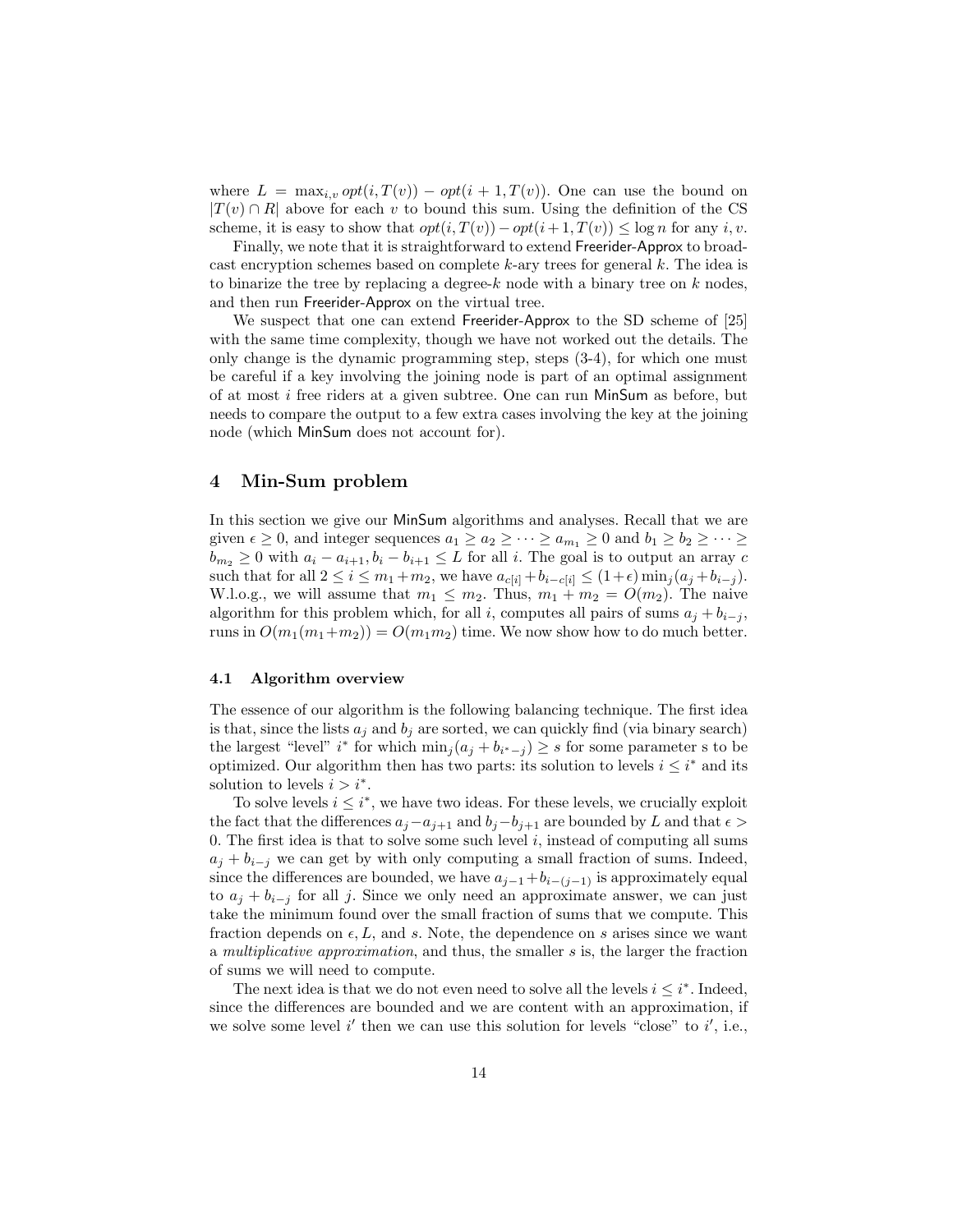those levels in a range  $[i'-d, i'+d]$  for some parameter d that depends on  $\epsilon, L$ , and s. In other words, if  $a_j + b_{i'-j}$  is our solution for level i', then for a level  $i \in [i'-d, i'+d]$  we can bound its cost by  $a_j + b_{i'-j}$ .

To solve levels  $i > i^*$  we have one main idea, which allows us to compute the exact solutions for these levels. Suppose  $(j^*, i^* - j^*)$  realizes the optimum in level i<sup>\*</sup>. Then  $a_{j^*} + b_{i^*-j^*} \geq s$ . It follows that  $a_{j^*}$  and  $b_{i^*-j^*}$  must both be less than  $s + L$ . Indeed, since the  $a_j$  and  $b_j$  are non-negative and the differences are bounded by L, then if say,  $a_{j^*} \geq s + L$ , then  $a_{j^*+1} \geq s$  and thus the minimum in level  $i^* + 1$  is at least s, contradicting the maximality of  $i^*$ . Thus, in the sequences  $a_{j^*} \ge a_{j^*+1} \ge \cdots \ge a_{m_1}$  and  $b_{i^*-j^*} \ge b_{i^*-j^*+1} \ge \cdots \ge b_{m_2}$  there are a lot of identical elements, i.e., we cannot have  $a_{\ell} > a_{\ell+1}$  too often since on the one hand  $a_{j^*} \leq s + L$ , and on the other hand  $a_{m_1} \geq 0$  (similarly for the  $b_j$ ).

Then the key observation is that for any level  $i > i^*$ , the minimum value  $a_j + b_{i-j}$  satisfies the following property:

Either 
$$
j = j^*
$$
, or  $a_{j-1} > a_j$ , or  $b_{i-j-1} > b_{i-j}$ .

Indeed, suppose not, i.e.,  $a_{j-1} = a_j$  and  $b_{i-j-1} = b_{i-j}$  for some  $j \neq j^*$ . Then, since  $i > i^*$ , either  $j > j^*$  or  $i - j > i - j^*$ . W.l.o.g., suppose that  $j > j^*$ . Then, since the  $b_j$  values are non-increasing, we have that  $a_{j-1} + b_{i-j+1}$  is also a minimum for level j. Repeating this "pushing" argument, we can push  $a_j$  until j either equals j<sup>\*</sup> or satisfies  $a_{j-1} > a_j$ . This is a contradiction.

Now as observed before, there cannot be too many different  $j > j^*$  for which  $a_{i-1} > a_i$ . In fact, there can be at most  $s + L$  of them. So we can just compute all valid pairs of sums in this case, and take the appropriate minima.

Finally, we choose s so as to balance the time complexities of these two parts.

#### 4.2 Algorithm details

First consider  $\epsilon > 0$ . Our main algorithm MinSum will call upon a subroutine MinSumLevel((a),(b), i) which outputs  $\min_j (a_j + b_{i-j})$  and an index j realizing this minimum. MinSumLevel can be implemented in  $O(m_1)$  time by computing all the sums in the ith level and taking a minimum.

We need the notion of a *hop*. We say that  $(a_i, a_{i+1})$  is a hop if  $a_i > a_{i+1}$ . In this case we say that  $a_{i+1}$  is a *hop-stop*. We similarly define hops and hop-stops for the sequence (b). For any integer z, if  $a_i \leq z$ , then since  $a_{m_i} \geq 0$ , there can be at most z hops in the sequence  $a_i \ge a_{i+1} \ge a_{i+2} \ge \cdots \ge a_{m_1}$ .

Let s be an integer parameter to be determined. MinSum first performs a binary search on level i to find the largest i for which  $\min_i (a_i + b_{i-j}) \geq s$  (which works since the sequence  $M_i = \min_j (a_j + b_{i-j})$  is non-increasing). This can be done in  $O(m_1 \log(m_1 + m_2)) = O(m_1 \log m_2)$  time by using MinSumLevel at each level of a binary search on i. Let  $i^*$  be the largest such level, and let  $j^*$ be the index  $MinSumLevel((a), (b), i^*)$  returns realizing this minimum. By the maximality of  $i^*$ , it follows that  $a_{j^*}, b_{i^*-j^*} \leq s+L$ , so there can be at most  $s + L$  hops to the right of  $a_{j^*}$  (including  $a_{j^*}$ ), and at most  $s + L$  hops to the right of  $b_{i^*-j^*}$  (including  $b_{i^*-j^*}$ ). Suppose  $p_1 < p_2 < \cdots < p_\alpha$  are the indices of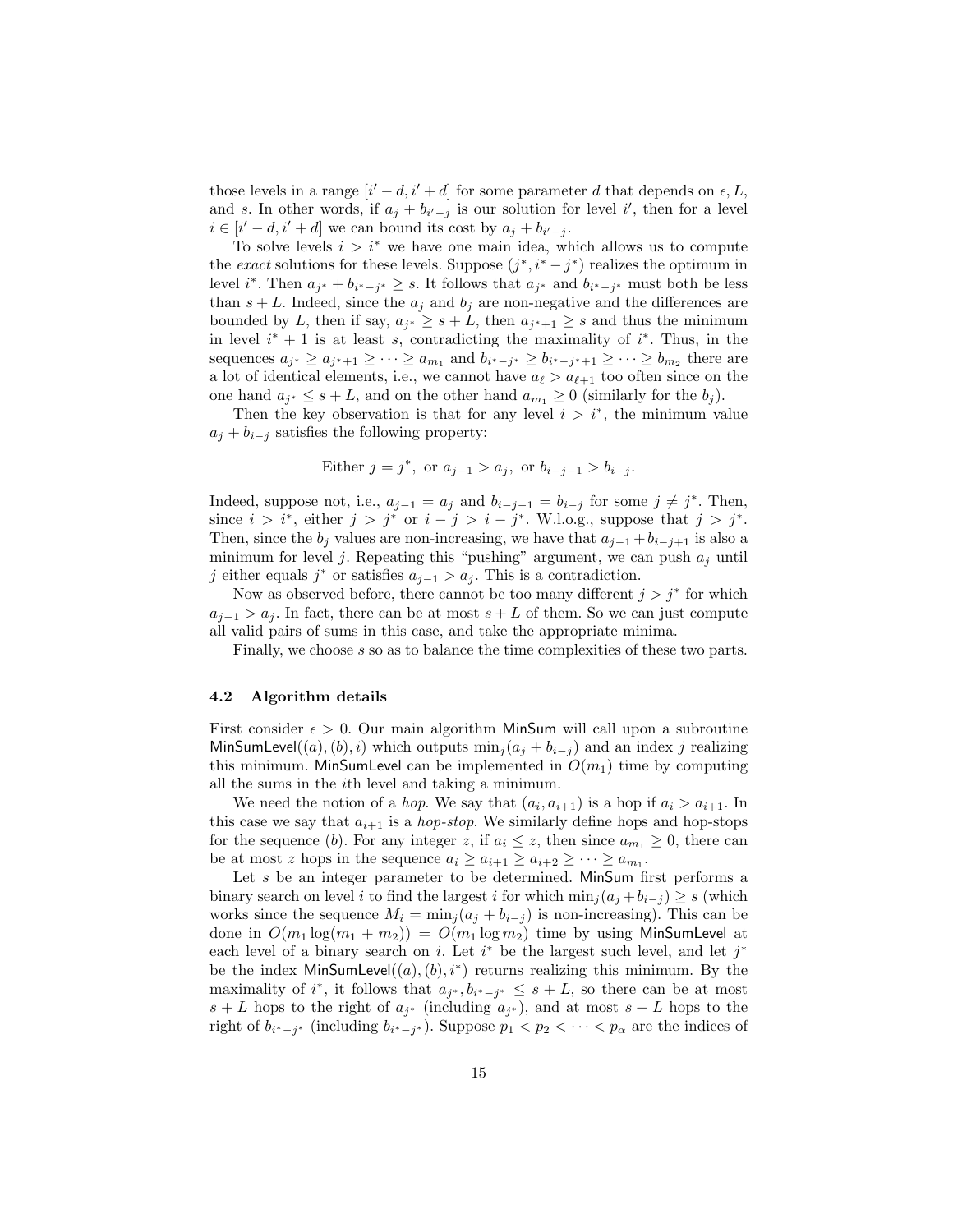the hop-stops to the right of  $a_{j^*}$ , and let  $q_1 < q_2 < \cdots < q_\beta$  be the indices of the hop-stops to the right of  $b_{i^*-j^*}$ . Note that  $\alpha, \beta \leq s + L$ .

For levels  $i > i^*$ , MinSum computes all sums  $a_x + b_y$  with  $x \in \{j^*\}\cup\{j^*\}$  $\{p_1, \ldots, p_\alpha\}$  and  $y \in [m_2]$ , together with all sums  $a_x + b_y$  with  $x \in [m_1]$  and  $y \in \{i^* - j^*\} \cup \{q_1, \ldots, q_\beta\}.$  The number of sums computed is  $O((s+L)(m_1 +$  $(m_2)$ ) =  $O((s+L)m_2)$ . Each sum is labeled by the level it falls in, and for each level, the minimum value is computed. Note that this can be done in  $O((s+L)m_2)$ time simply by walking through the pairs and keeping track of the minimum for each level. Thus, in  $O((s+L)m_2)$  time we have solved all levels greater than  $i^*$ .

Now let  $\epsilon'$  be  $\Theta(\epsilon s/(Lm_1))$ , and fix any level  $i \leq i^*$ . Then to solve level i exactly, there are at most  $m_1$  pairs of indices we must take a minimum over:

$$
(z, i - z), (z + 1, i - z - 1), (z + 2, i - z - 2), \ldots,
$$

where  $z = 1$  if  $i \le m_2 + 1$ , and otherwise  $z = i - m_2$ .

Instead of computing all these sums, we only compute those within the list:

$$
(z, i-z), (z + \lfloor \epsilon' m_1 \rfloor, i-z - \lfloor \epsilon' m_1 \rfloor), (z + \lfloor 2\epsilon' m_1 \rfloor, i-z - \lfloor 2\epsilon' m_1 \rfloor),
$$

$$
(z + \lfloor 3\epsilon' m_1 \rfloor, i-z - \lfloor 3\epsilon' m_1 \rfloor), \dots
$$

We then take a minimum only over the sums with indices in this list. Note that for all  $i, \lfloor (i + 1)\epsilon' m_1 \rfloor - \lfloor i\epsilon' m_1 \rfloor \le \epsilon' m_1 + 1$ . Since  $a_j - a_{j+1}, b_j - b_{j+1} \le L$ , it follows that one of the sums from this list will be at most  $\epsilon' m_1 L \leq \epsilon s/2$  (for an appropriate choice of  $\epsilon'$ ) more than the value of the true minimum for level *i*. Moreover, the number of sums computed is only  $O(1/\epsilon')$ , so the total time for level *i* is  $O(Lm_1/(\epsilon s))$ .

Finally, we observe that we don't have to solve every level  $i \leq i^*$ , but rather we can use the output for level i as the output for levels "close" to i. Let  $\epsilon$ " be  $\Theta(\epsilon s/(Lm_2))$ . We want to solve levels  $1, 2, \ldots, i^*$ . Suppose we obtain an additive  $\epsilon s/2$  approximation for each level in the following list:

1, 
$$
\lfloor \epsilon'' i^* \rfloor
$$
,  $\lfloor 2\epsilon'' i^* \rfloor$ ,  $\lfloor 3\epsilon'' i^* \rfloor$ , ...,  $i^*$ .

To output the minimum for some level  $i$  not appearing in the list, we find the nearest level  $i' \geq i$  in the list. Then, suppose  $a_j + b_{i'-j}$  is our solution for level i'. Then in constant time, we can find integers  $d_1 \leq j$  and  $d_2 \leq i'-j$  such that  $d_1 + d_2 = i$ . We can then output the pair  $(d_1, d_2)$  as our solution for level i (or more precisely, we just output  $d_1$  since  $d_2$  can be inferred). Since the sequences (a) and (b) are non-increasing,  $a_{d_1} + b_{d_2} \le a_j + b_{i'-j}$ .

Note that i' is at most  $O(\epsilon''i^*)$  levels away from i, so its minimum can be at most an additive

$$
O(\epsilon'' L i^*) = O(\epsilon'' L (m_1 + m_2)) \le \epsilon s/2
$$

more than that of i (for an appropriate choice of  $\epsilon'$ ). Thus, as the error in level i' is at most  $\epsilon s/2$ , and the minimum in level i' is at most  $\epsilon s/2$  larger than that of level i, our output has additive error at most  $\epsilon s$ . Since the minimum in all levels  $i \leq i^*$  is at least s, our output is a  $(1 + \epsilon)$ -approximation.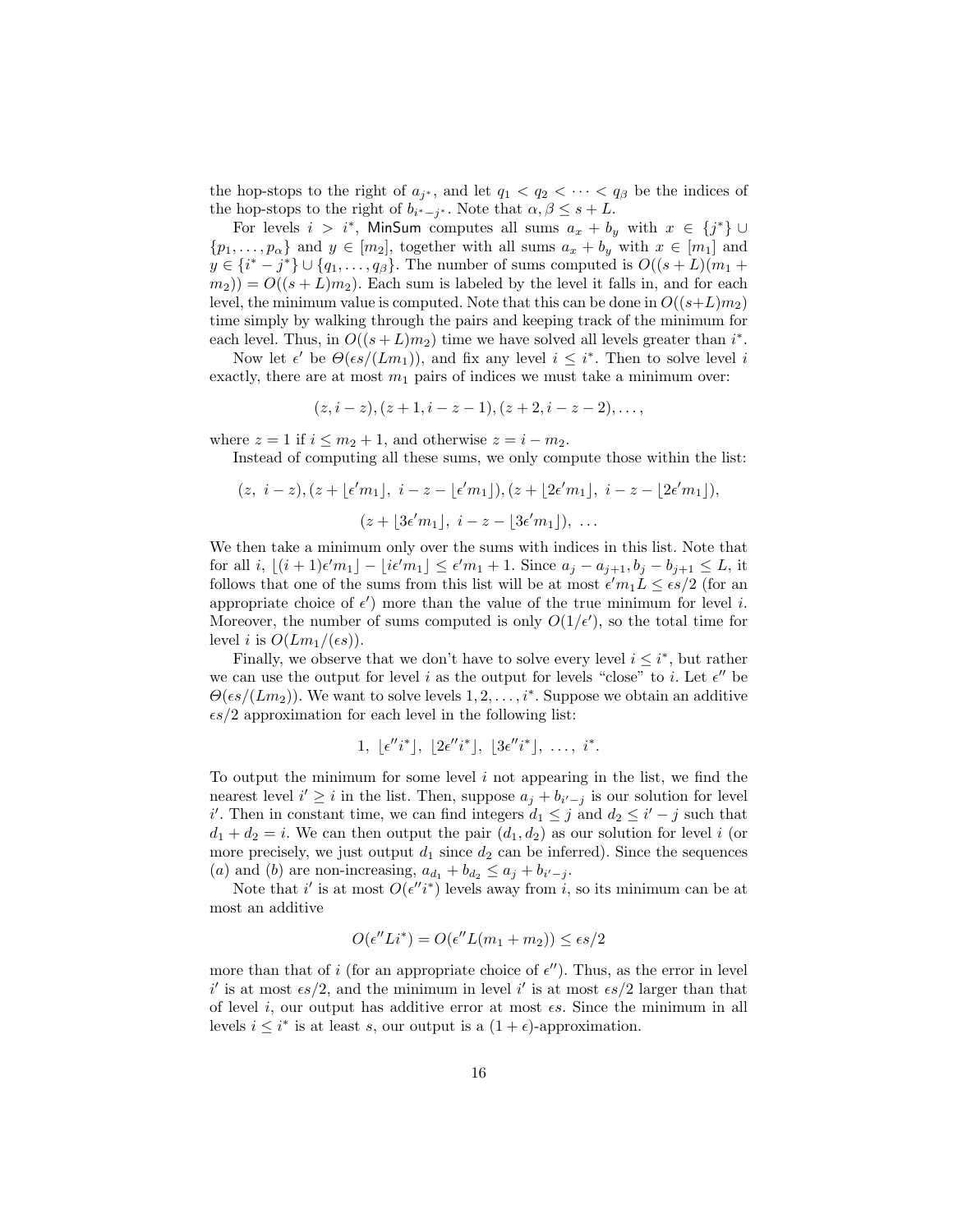Note that we need only solve  $O(1/\epsilon'') = O(Lm_2/(\epsilon s))$  levels, each taking  $O(Lm_1/(\epsilon s))$  time, so the time over all levels  $i \leq i^*$  is  $O(L^2m_1m_2/(\epsilon^2 s^2))$ . Thus, the total time is  $O(L^2m_1m_2/(\epsilon^2 s^2) + (s+L)m_2 + m_1 \log m_2)$ . Setting  $s = \Theta(m_1^{1/3} L^{2/3}/\epsilon^{2/3})$  gives total time complexity

$$
O\left(\frac{m_1^{1/3}m_2L^{2/3}}{\epsilon^{2/3}} + Lm_2\right).
$$

The first term dominates this expression whenever  $L \leq m_1$ . On the other hand, if  $L > m_1$ , then  $m_1^{1/3} m_2 L^{2/3} \epsilon^{-2/3} = \Omega(m_1 m_2)$ , and we can switch to the trivial  $O(m_1m_2)$ -time algorihm which works just by computing  $a_j + b_{i-j}$  for all i, j, and taking the appropriate minima. Thus, the total time is  $O\left(\frac{m_1^{1/3}m_2L^{2/3}}{c^{2/3}}\right)$  $\frac{1}{\epsilon^{2/3}}\bigg)$  .

For the binary-tree scheme,  $L = O(\log n)$ , and for the NNL scheme  $L = O(1)$ . Thus, for constant  $\epsilon$ , the running time is close to  $m_1^{1/3}m_2$ , greatly improving the  $O(m_1m_2)$  time of the naive algorithm. We conclude that,

**Theorem 7.** For any  $\epsilon > 0$ , MinSum can be solved in  $O\left(\frac{m_1^{1/3}m_2L^{2/3}}{c^2\epsilon^2}\right)$  $\left(\frac{e^{3}m_{2}L^{2/3}}{\epsilon^{2/3}}\right)$  deterministic time.

There is an alternative algorithm when  $\epsilon = 0$  described in [13] (which is essentially a direct application of a technique given in [8]) that uses ideas from computational geometry. We defer the description to the full version of this paper [28], but state the main theorem:

**Theorem 8.** [13] If  $\epsilon = 0$ , MinSum can be solved in deterministic time

$$
O\left(\frac{m_1m_2}{\log m_2} + m_1 + m_2\right).
$$

Acknowledgment: The second author would like to thank Andrew Yao and Tsinghua University for their support while conducting part of this research.

## References

- [1] M. Abdalla, Y. Shavitt, and A. Wool. Key Management for Restricted Multicast Using Broadcast Encryption. In ACM Trans. on Networking, vol. 8, no. 4. 2000.
- [2] W. Aiello, S. Lodha, and R. Ostrovsky. Fast digital identity revocation. In Proc. of Crypto 1998.
- [3] J. Anzai, N. Matsuzaki and T. Matsumoto. A Quick Group Key Distribution Scheme with Entity Revocation. In Proc. of Asiacrypt 1999, LNCS 1716.
- [4] T. Asano. A Revocation Scheme with Minimal Storage at Receivers. In Proc. Of Asiacrypt 2002, LNCS 2501, pages 433–450. Springer-Verlag, 2002.
- [5] K. Azuma. Weighted Sums of Certain Dependent Random Variables. Tôhoku Math. Journ. 19 (1967) pp. 357-367.
- [6] S. Berkovits. How to Broadcast a Secret. In Proc. of Eurocrypt 1991, LNCS 547, pages 535–541. Springer-Verlag, 1991.